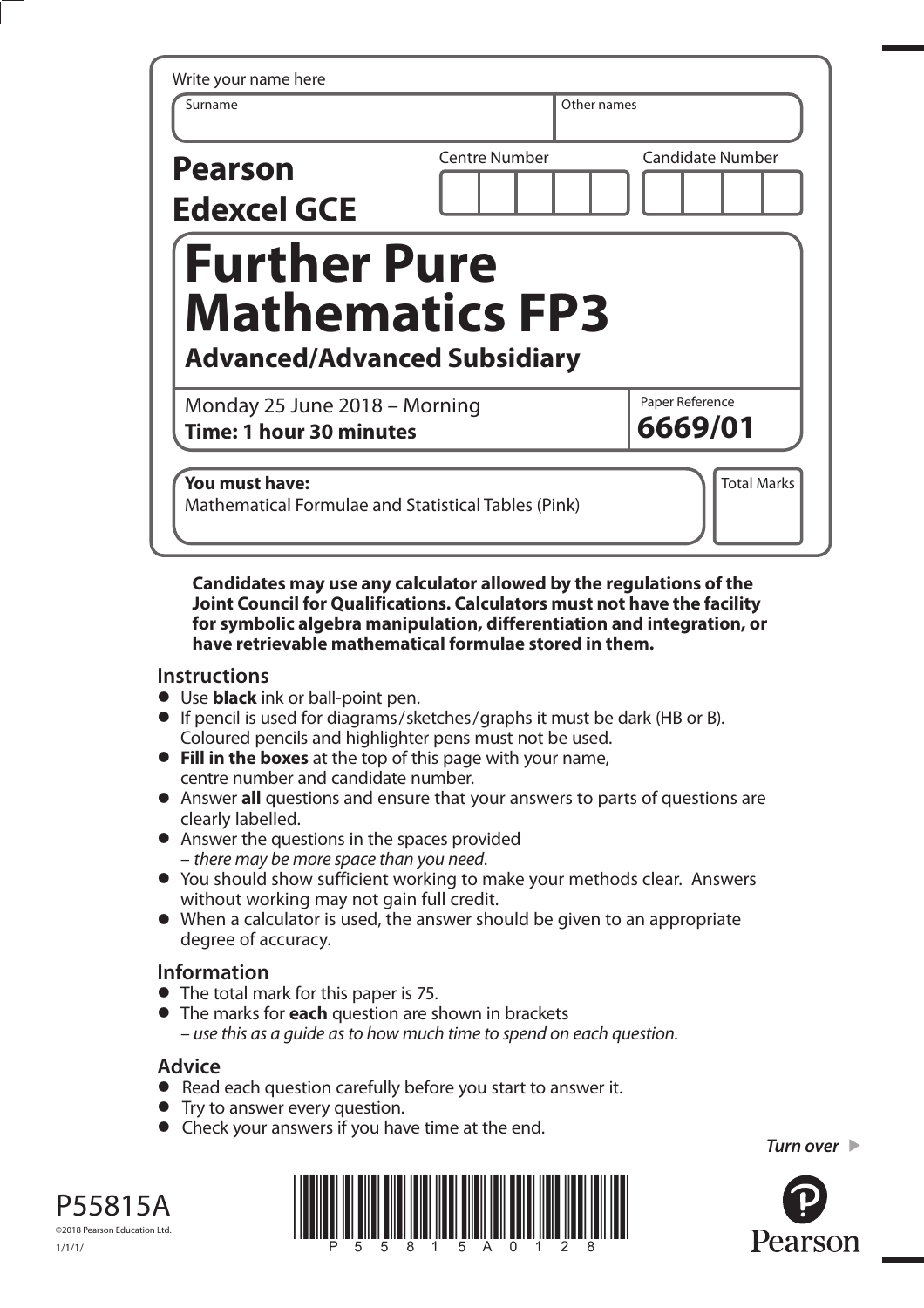(a) Starting from the definitions of  $sinh x$  and  $cosh x$  in terms of exponentials, show that,  $1.$ for  $x \in \mathbb{R}$ 

$$
\tanh x = \frac{e^{2x} - 1}{e^{2x} + 1}
$$
 (2)

(b) Hence, given that  $-1 < \theta < 1$ , prove that

$$
\operatorname{artanh} \theta = \frac{1}{2} \ln \left( \frac{1+\theta}{1-\theta} \right)
$$

| ∸ | $\sqrt{1}$ | $\cup$ |  |  |     |
|---|------------|--------|--|--|-----|
|   |            |        |  |  | (3) |
|   |            |        |  |  |     |
|   |            |        |  |  |     |
|   |            |        |  |  |     |
|   |            |        |  |  |     |
|   |            |        |  |  |     |
|   |            |        |  |  |     |
|   |            |        |  |  |     |
|   |            |        |  |  |     |
|   |            |        |  |  |     |
|   |            |        |  |  |     |
|   |            |        |  |  |     |
|   |            |        |  |  |     |
|   |            |        |  |  |     |
|   |            |        |  |  |     |
|   |            |        |  |  |     |
|   |            |        |  |  |     |
|   |            |        |  |  |     |
|   |            |        |  |  |     |
|   |            |        |  |  |     |
|   |            |        |  |  |     |
|   |            |        |  |  |     |
|   |            |        |  |  |     |
|   |            |        |  |  |     |
|   |            |        |  |  |     |
|   |            |        |  |  |     |
|   |            |        |  |  |     |
|   |            |        |  |  |     |
|   |            |        |  |  |     |
|   |            |        |  |  |     |
|   |            |        |  |  |     |
|   |            |        |  |  |     |
|   |            |        |  |  |     |
|   |            |        |  |  |     |
|   |            |        |  |  |     |
|   |            |        |  |  |     |
|   |            |        |  |  |     |
|   |            |        |  |  |     |
|   |            |        |  |  |     |
|   |            |        |  |  |     |
|   |            |        |  |  |     |
|   |            |        |  |  |     |
|   |            |        |  |  |     |
|   |            |        |  |  |     |
|   |            |        |  |  |     |
|   |            |        |  |  |     |
|   |            |        |  |  |     |
|   |            |        |  |  |     |
|   |            |        |  |  |     |
|   |            |        |  |  |     |
|   |            |        |  |  |     |
|   |            |        |  |  |     |
|   |            |        |  |  |     |
|   |            |        |  |  |     |
|   |            |        |  |  |     |
|   |            |        |  |  |     |
|   |            |        |  |  |     |
|   |            |        |  |  |     |
|   |            |        |  |  |     |
|   |            |        |  |  |     |
|   |            |        |  |  |     |
|   |            |        |  |  |     |
|   |            |        |  |  |     |

**DO NOT WRITE IN THIS AREA DOMOTIVE IN EFFECT PRODUCTS IN THE REPORT OF** 

Leave blank

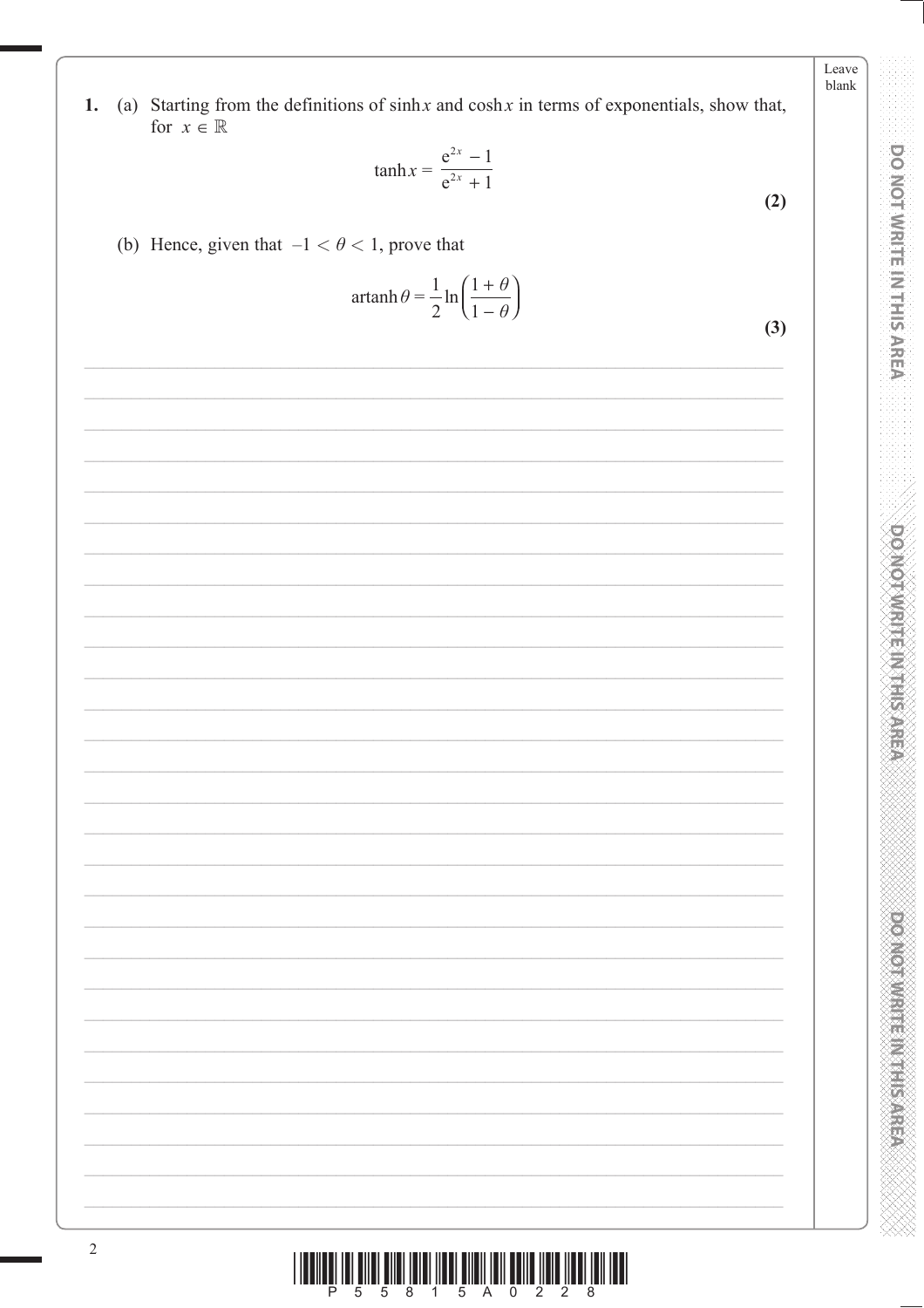| Question 1 continued |                 | Leave<br>$b$ lank |
|----------------------|-----------------|-------------------|
|                      |                 |                   |
|                      |                 |                   |
|                      |                 |                   |
|                      |                 |                   |
|                      |                 |                   |
|                      |                 |                   |
|                      |                 |                   |
|                      |                 |                   |
|                      |                 |                   |
|                      |                 |                   |
|                      |                 |                   |
|                      |                 |                   |
|                      |                 |                   |
|                      |                 |                   |
|                      |                 |                   |
|                      |                 |                   |
|                      |                 |                   |
|                      |                 |                   |
|                      |                 |                   |
|                      |                 |                   |
|                      |                 |                   |
|                      |                 |                   |
|                      |                 |                   |
|                      |                 |                   |
|                      |                 |                   |
|                      |                 |                   |
|                      |                 |                   |
|                      |                 |                   |
|                      |                 |                   |
|                      |                 |                   |
|                      |                 | Q1                |
|                      | (Total 5 marks) |                   |

**DONOTWEITEINTHISAREA**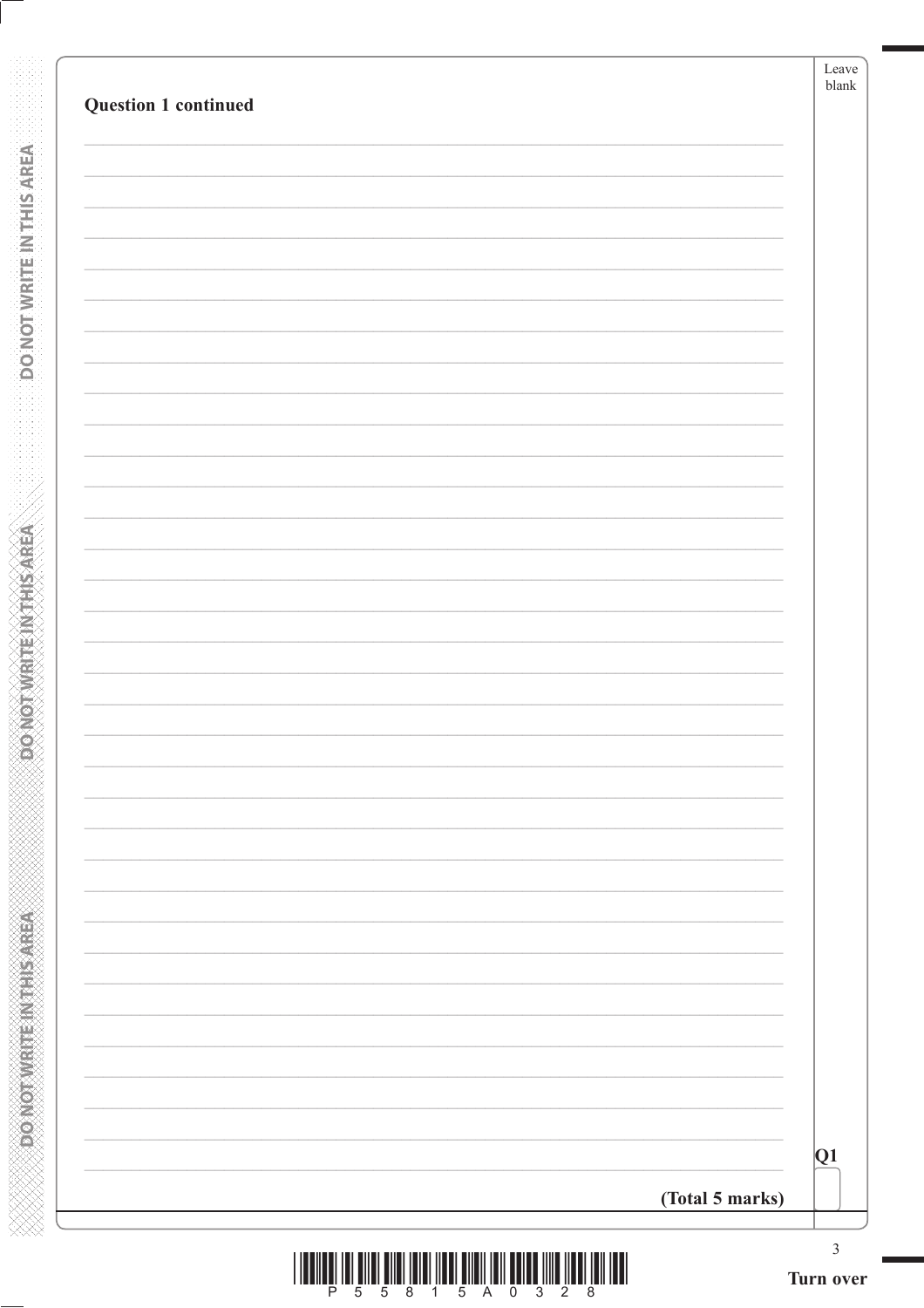**PONOT WRITE IN THIS AREA DO NOT WRITE IN THIS AREA DO NOT WRITE IN THIS AREA DO NOT WRITE IN THIS AREA DO NOT W DO NOT WRITE IN THIS AREA** 

Leave blank

**PONDIAN REPORT SARRING** 



**Figure 1**

Figure 1 shows a sketch of part of the curve with equation

 $y = 5 \cosh x - 6 \sinh x$ 

The curve crosses the *x*-axis at the point *A*.

- (a) Find the exact value of the *x* coordinate of the point *A*, giving your answer as a natural logarithm.
- (b) Show that

**2.**

$$
(5\cosh x - 6\sinh x)^2 \equiv a\cosh 2x + b\sinh 2x + c
$$

where *a*, *b* and *c* are constants to be found.

**(3)**

**(3)**

The finite region *R*, bounded by the curve and the coordinate axes, is shown shaded in Figure 1.

The region *R* is rotated through  $2\pi$  radians about the *x*-axis.

 (c) Use calculus to find the volume of the solid generated, giving your answer as an exact multiple of  $\pi$ .

**(4)**

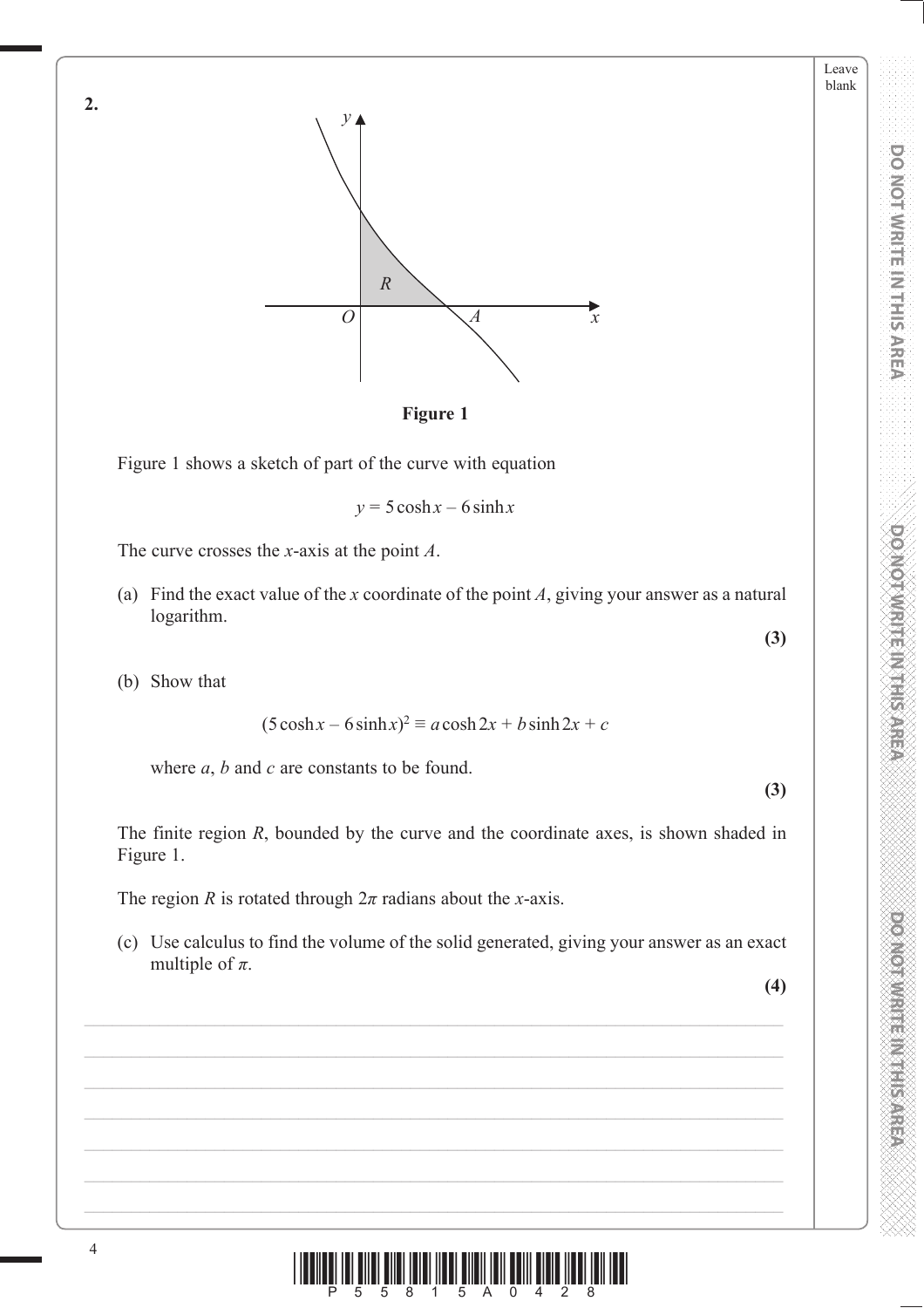| <b>Question 2 continued</b> | Leave<br>$_{\rm blank}$ |
|-----------------------------|-------------------------|
|                             |                         |
|                             |                         |
|                             |                         |
|                             |                         |
|                             |                         |
|                             |                         |
|                             |                         |
|                             |                         |
|                             |                         |
|                             |                         |
|                             |                         |
|                             |                         |
|                             |                         |
|                             |                         |
|                             |                         |
|                             |                         |
|                             |                         |
|                             |                         |
|                             |                         |

**DO NOT WEITE IN THIS AREA** 

**EXPRESS TO MANUS IN THE AREA** 

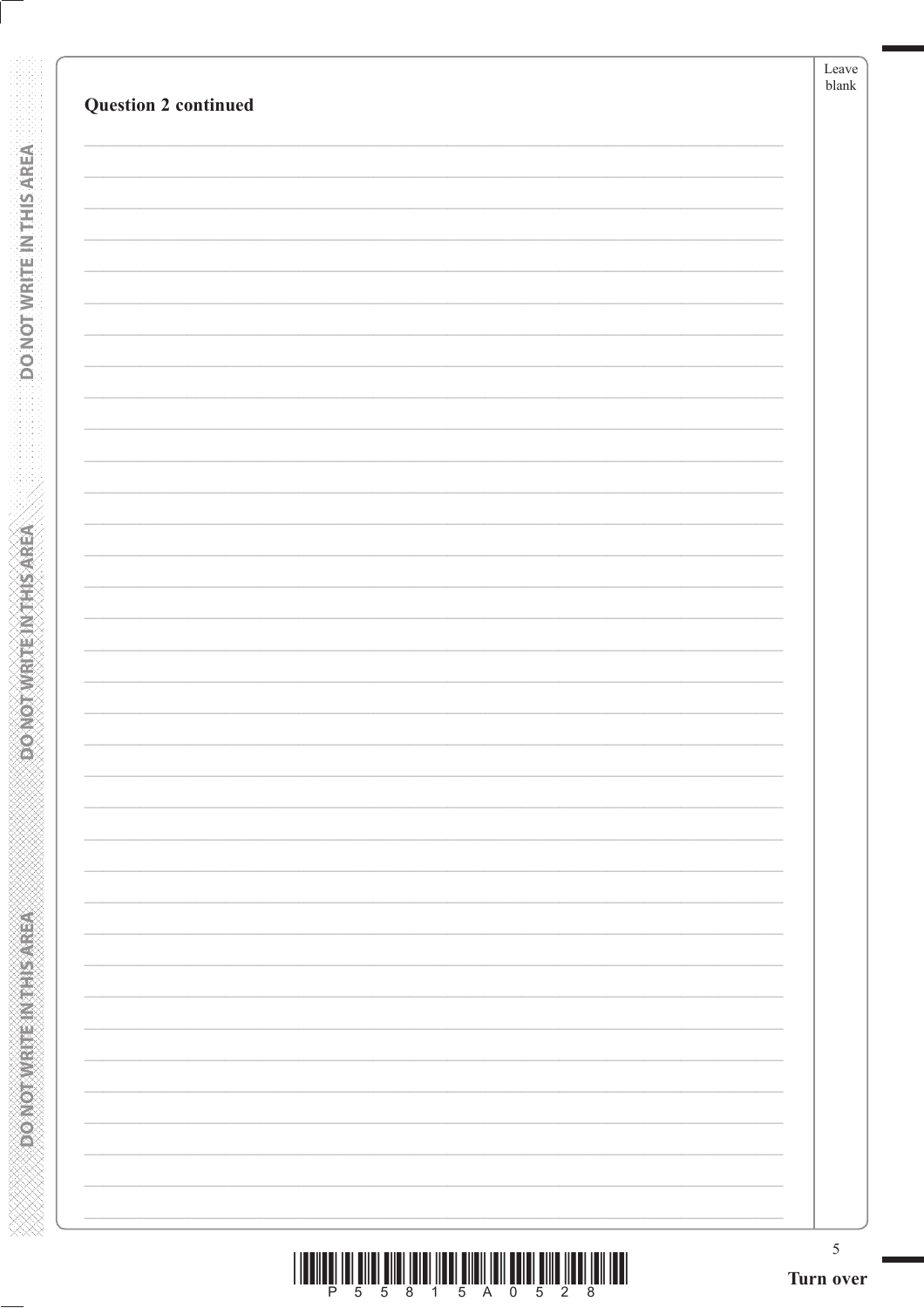| <b>Question 2 continued</b> | ${\rm Leave}$<br>$b$ lank |
|-----------------------------|---------------------------|
|                             |                           |
|                             |                           |
|                             |                           |
|                             |                           |
|                             |                           |
|                             |                           |
|                             |                           |
|                             |                           |
|                             |                           |
|                             |                           |
|                             |                           |
|                             |                           |
|                             |                           |
|                             |                           |
|                             |                           |
|                             |                           |
|                             |                           |
|                             |                           |
|                             |                           |
|                             |                           |
|                             |                           |
|                             |                           |
|                             |                           |
|                             |                           |
|                             |                           |
|                             |                           |
|                             |                           |
|                             |                           |
|                             |                           |
|                             |                           |
|                             |                           |
|                             |                           |
|                             |                           |
|                             |                           |
|                             |                           |

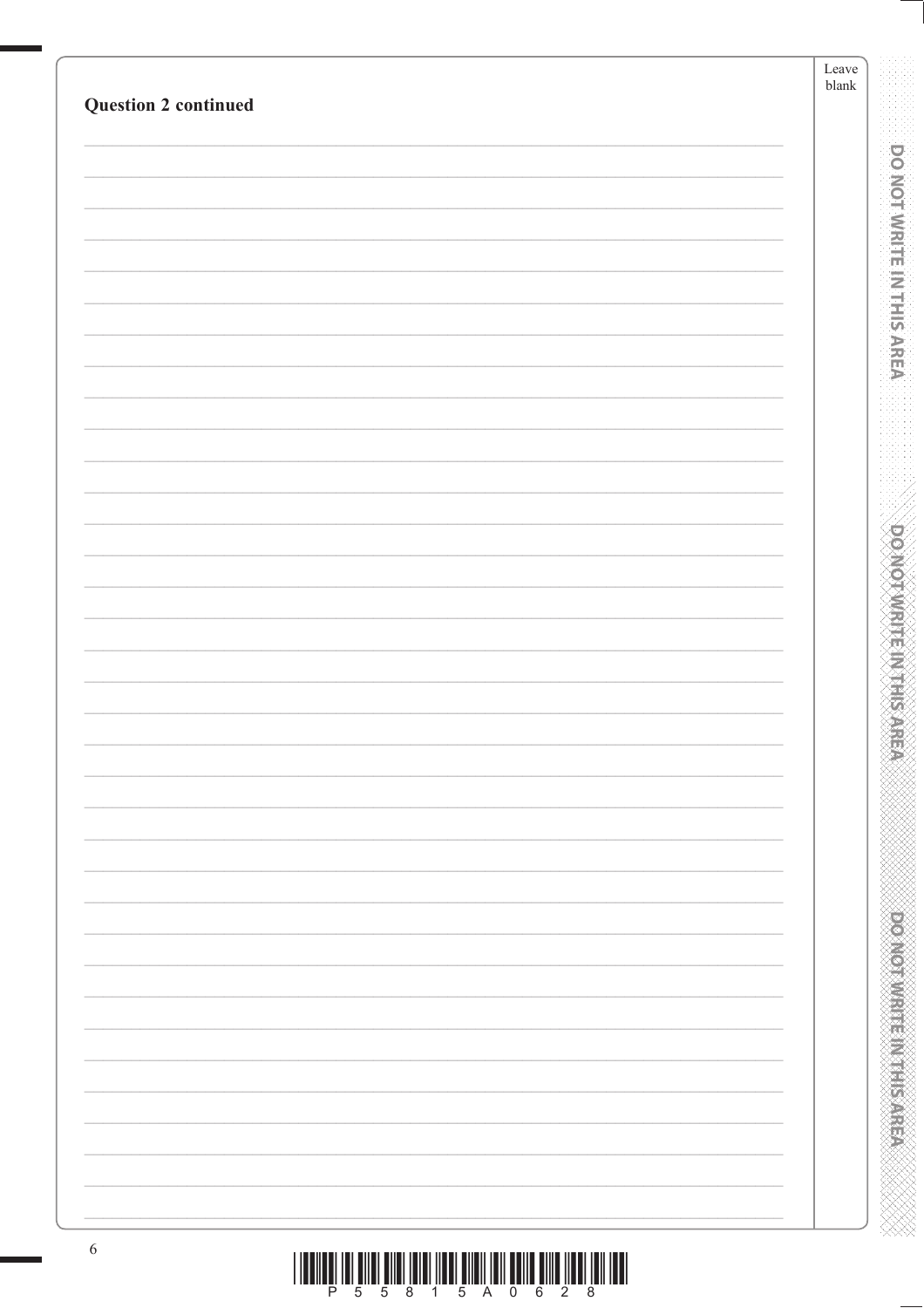| <b>Question 2 continued</b> |                  | Leave<br>$b$ lank |
|-----------------------------|------------------|-------------------|
|                             |                  |                   |
|                             |                  |                   |
|                             |                  |                   |
|                             |                  |                   |
|                             |                  |                   |
|                             |                  |                   |
|                             |                  |                   |
|                             |                  |                   |
|                             |                  |                   |
|                             |                  |                   |
|                             |                  |                   |
|                             |                  |                   |
|                             |                  |                   |
|                             |                  |                   |
|                             |                  |                   |
|                             |                  |                   |
|                             |                  |                   |
|                             |                  |                   |
|                             |                  |                   |
|                             |                  |                   |
|                             |                  |                   |
|                             |                  |                   |
|                             |                  |                   |
|                             |                  |                   |
|                             |                  |                   |
|                             |                  |                   |
|                             |                  |                   |
|                             |                  |                   |
|                             |                  |                   |
|                             |                  |                   |
|                             |                  |                   |
|                             |                  | Q2                |
|                             |                  |                   |
|                             | (Total 10 marks) |                   |

**DONOTWATEWTHSAREA**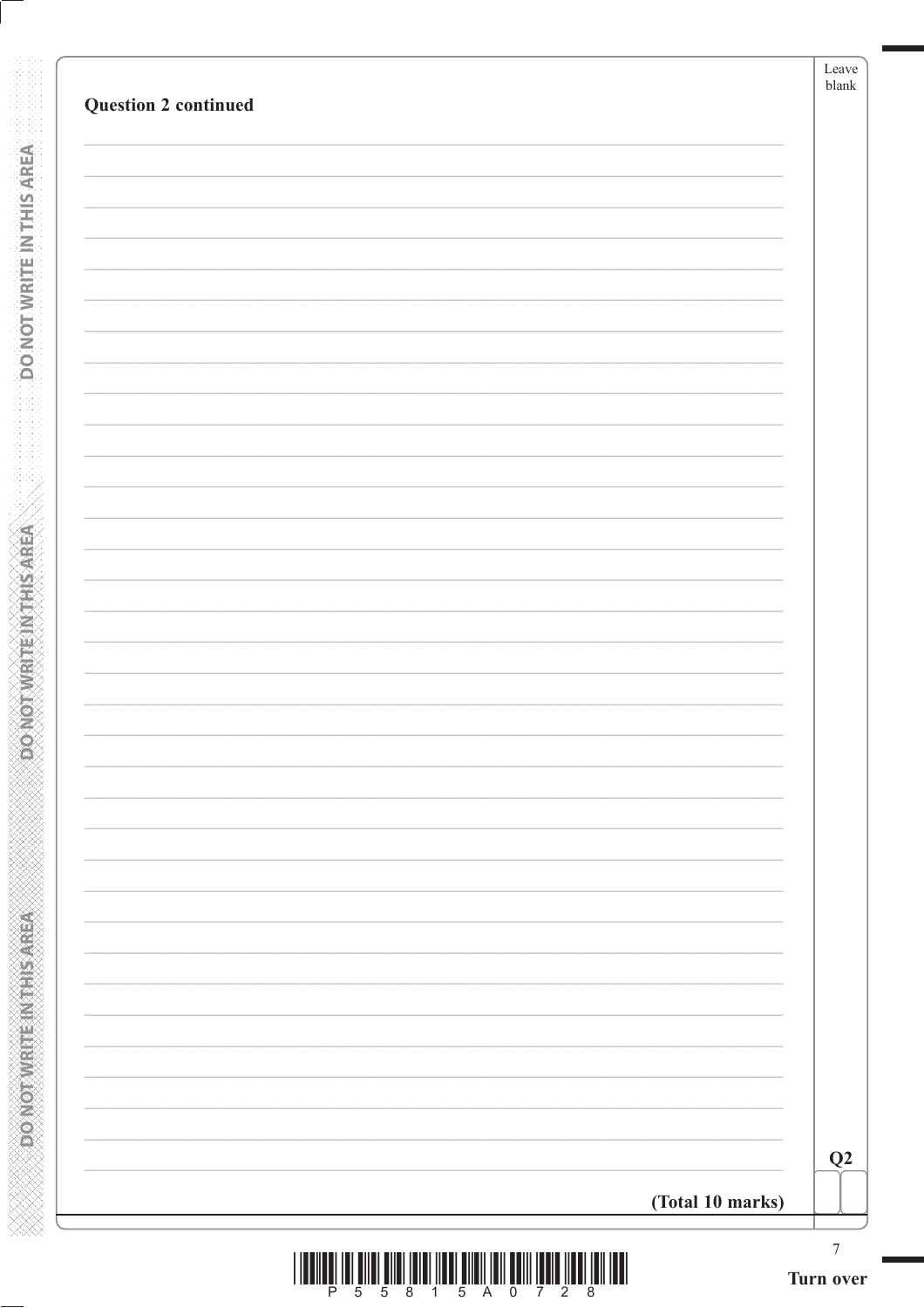| 3. | $\mathbf{M} = \begin{pmatrix} 3 & k & 2 \\ -1 & 0 & 1 \\ 1 & k & 1 \end{pmatrix}$ , where k is a constant | Leave<br>blank |                                          |
|----|-----------------------------------------------------------------------------------------------------------|----------------|------------------------------------------|
|    |                                                                                                           |                | <b>DO NOT WRITE IN THIS AREA</b>         |
|    | Given that 3 is an eigenvalue of M,                                                                       |                |                                          |
|    | (a) find the value of $k$ .<br>(3)                                                                        |                |                                          |
|    | (b) Hence find the other two eigenvalues of M.                                                            |                |                                          |
|    | (4)                                                                                                       |                |                                          |
|    | (c) Find an eigenvector corresponding to the eigenvalue 3<br>(2)                                          |                |                                          |
|    |                                                                                                           |                |                                          |
|    |                                                                                                           |                |                                          |
|    |                                                                                                           |                | <b>DO NOT WRITE IN THIS ARE</b>          |
|    |                                                                                                           |                |                                          |
|    |                                                                                                           |                |                                          |
|    |                                                                                                           |                |                                          |
|    |                                                                                                           |                |                                          |
|    |                                                                                                           |                |                                          |
|    |                                                                                                           |                |                                          |
|    |                                                                                                           |                |                                          |
|    |                                                                                                           |                | <b>PONONE PROPERTY AND INTERNATIONAL</b> |
|    |                                                                                                           |                |                                          |
|    |                                                                                                           |                |                                          |
|    |                                                                                                           |                |                                          |
|    |                                                                                                           |                |                                          |
|    |                                                                                                           |                |                                          |
|    |                                                                                                           |                |                                          |
| 8  |                                                                                                           |                |                                          |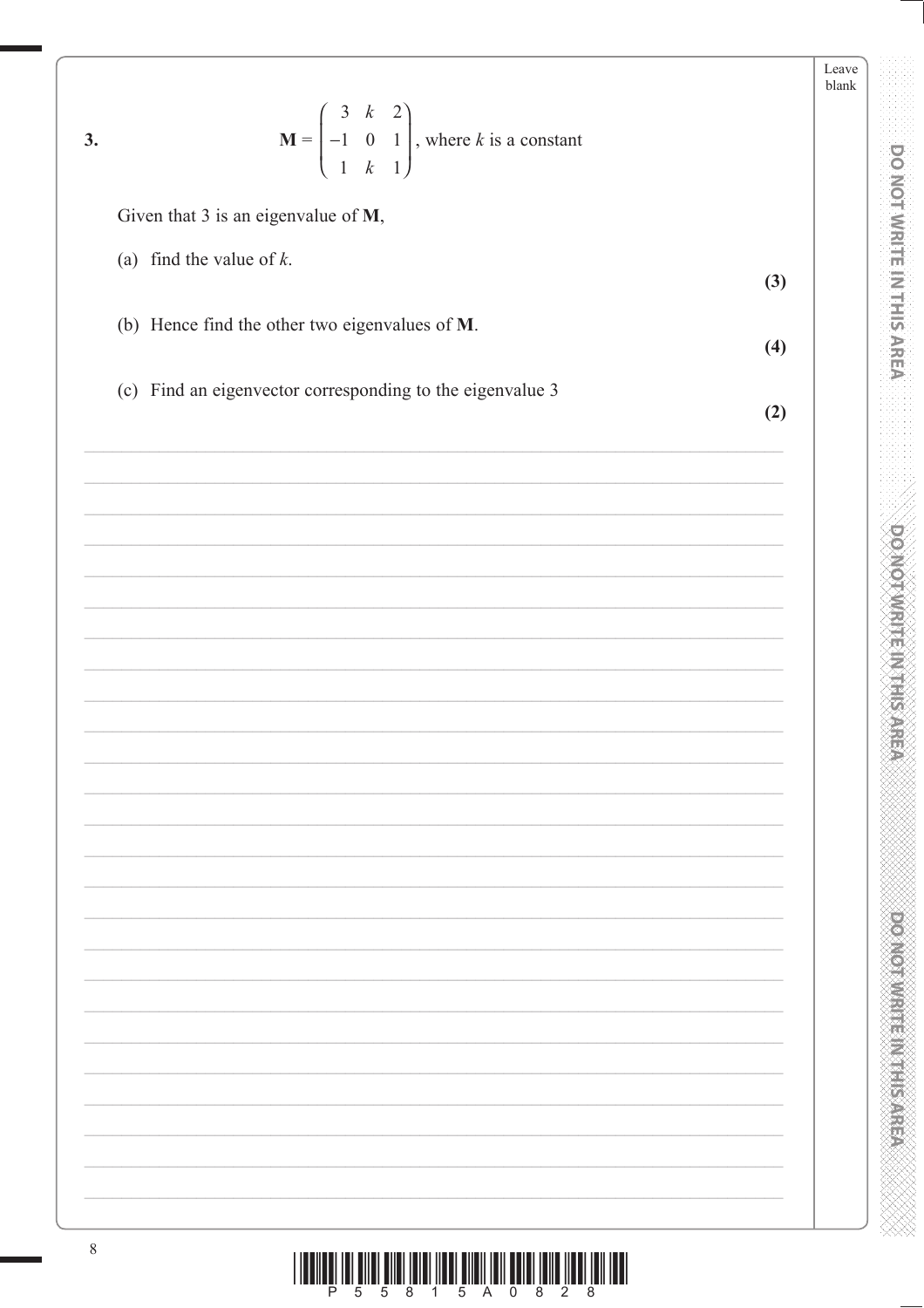| <b>Question 3 continued</b> | Leave<br>$\ensuremath{\textrm{blank}}$ |
|-----------------------------|----------------------------------------|
|                             |                                        |
|                             |                                        |
|                             |                                        |
|                             |                                        |
|                             |                                        |
|                             |                                        |
|                             |                                        |
|                             |                                        |
|                             |                                        |
|                             |                                        |
|                             |                                        |
|                             |                                        |
|                             |                                        |
|                             |                                        |
|                             |                                        |
|                             |                                        |
|                             |                                        |
|                             |                                        |
|                             |                                        |
|                             |                                        |
|                             |                                        |
|                             |                                        |
|                             |                                        |
|                             |                                        |
|                             |                                        |
|                             |                                        |
|                             | $\overline{9}$                         |

**DONOTWEITEINTHIS AREA** 

**SOONOT WRITEIN THIS AREA** 

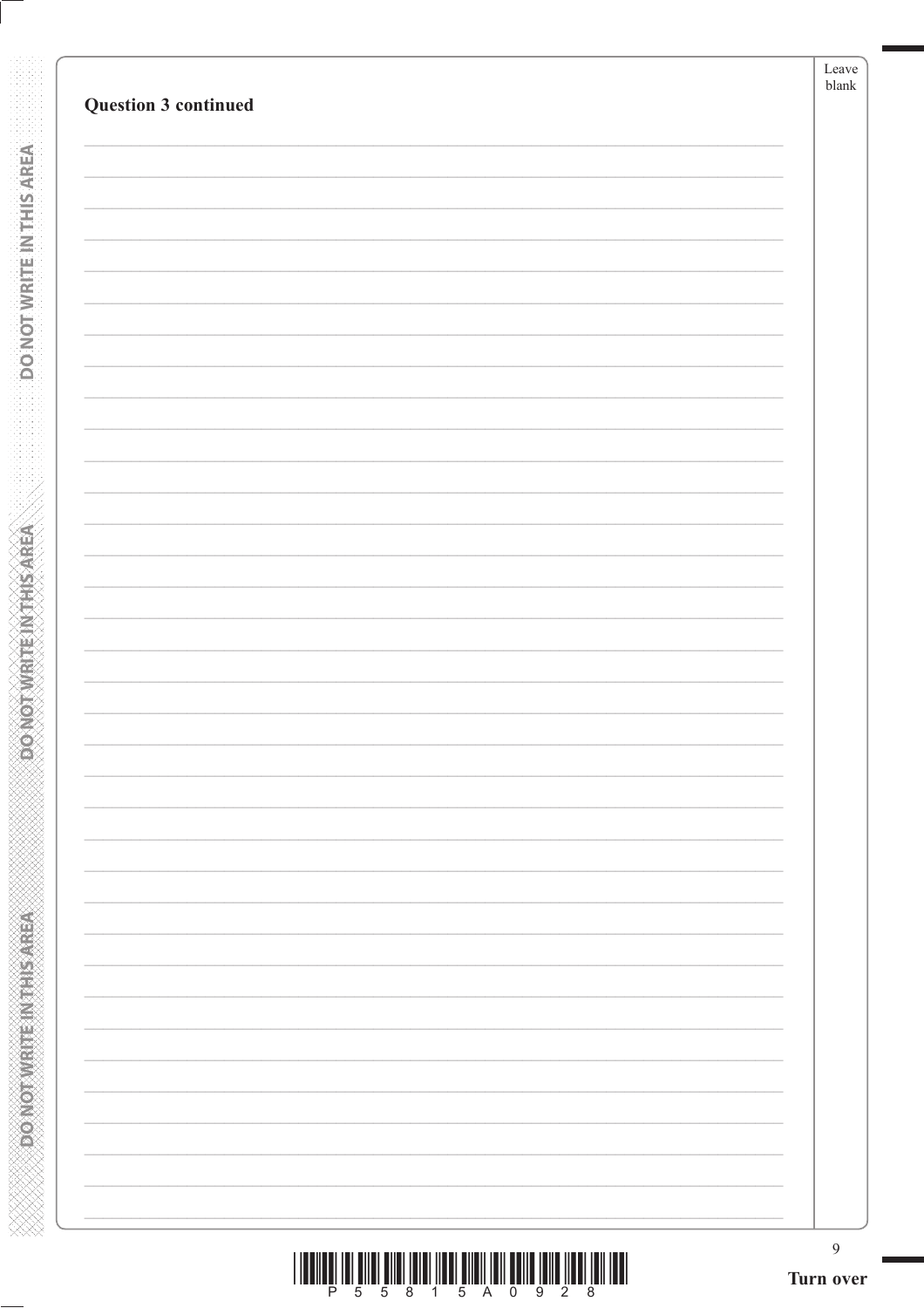| Question 3 continued | Leave<br>${\tt blank}$ |
|----------------------|------------------------|
|                      |                        |
|                      |                        |
|                      |                        |
|                      |                        |
|                      |                        |
|                      |                        |
|                      |                        |
|                      |                        |
|                      |                        |
|                      |                        |
|                      |                        |
|                      |                        |
|                      |                        |
|                      |                        |
|                      |                        |
|                      |                        |
|                      |                        |
|                      |                        |
|                      |                        |
|                      |                        |
|                      |                        |
|                      |                        |
|                      |                        |
|                      |                        |
|                      |                        |
|                      |                        |
|                      |                        |
|                      |                        |
|                      |                        |
|                      |                        |
|                      |                        |
|                      |                        |
|                      |                        |
|                      |                        |
|                      |                        |
|                      |                        |
|                      |                        |
|                      |                        |
|                      |                        |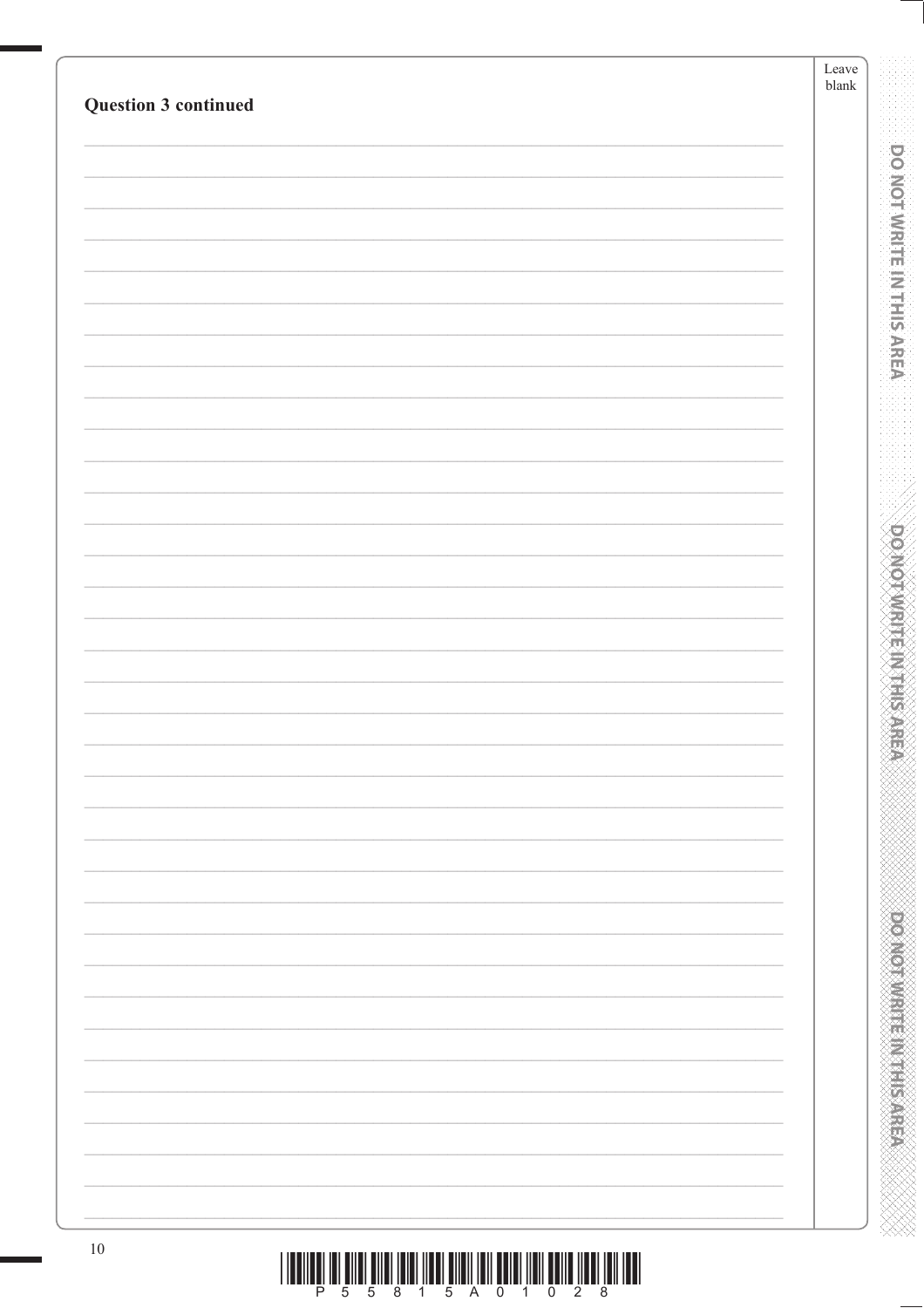|                 | $11\,$<br>Turn over |
|-----------------|---------------------|
| (Total 9 marks) | $\overline{Q}3$     |
|                 |                     |
|                 |                     |
|                 |                     |
|                 |                     |
|                 |                     |
|                 |                     |
|                 |                     |
|                 |                     |
|                 |                     |
|                 |                     |
|                 |                     |
|                 |                     |
|                 |                     |
|                 |                     |
|                 |                     |
|                 |                     |
|                 |                     |
|                 |                     |
|                 |                     |

**DO NOT WEITE IN THIS AREA** 

|  |  |  |  | <u> Ailar ar is farar film a shekrar ta shekrar ta shekrar ta shekrar t</u> |  |  |
|--|--|--|--|-----------------------------------------------------------------------------|--|--|
|  |  |  |  | 55815A01128                                                                 |  |  |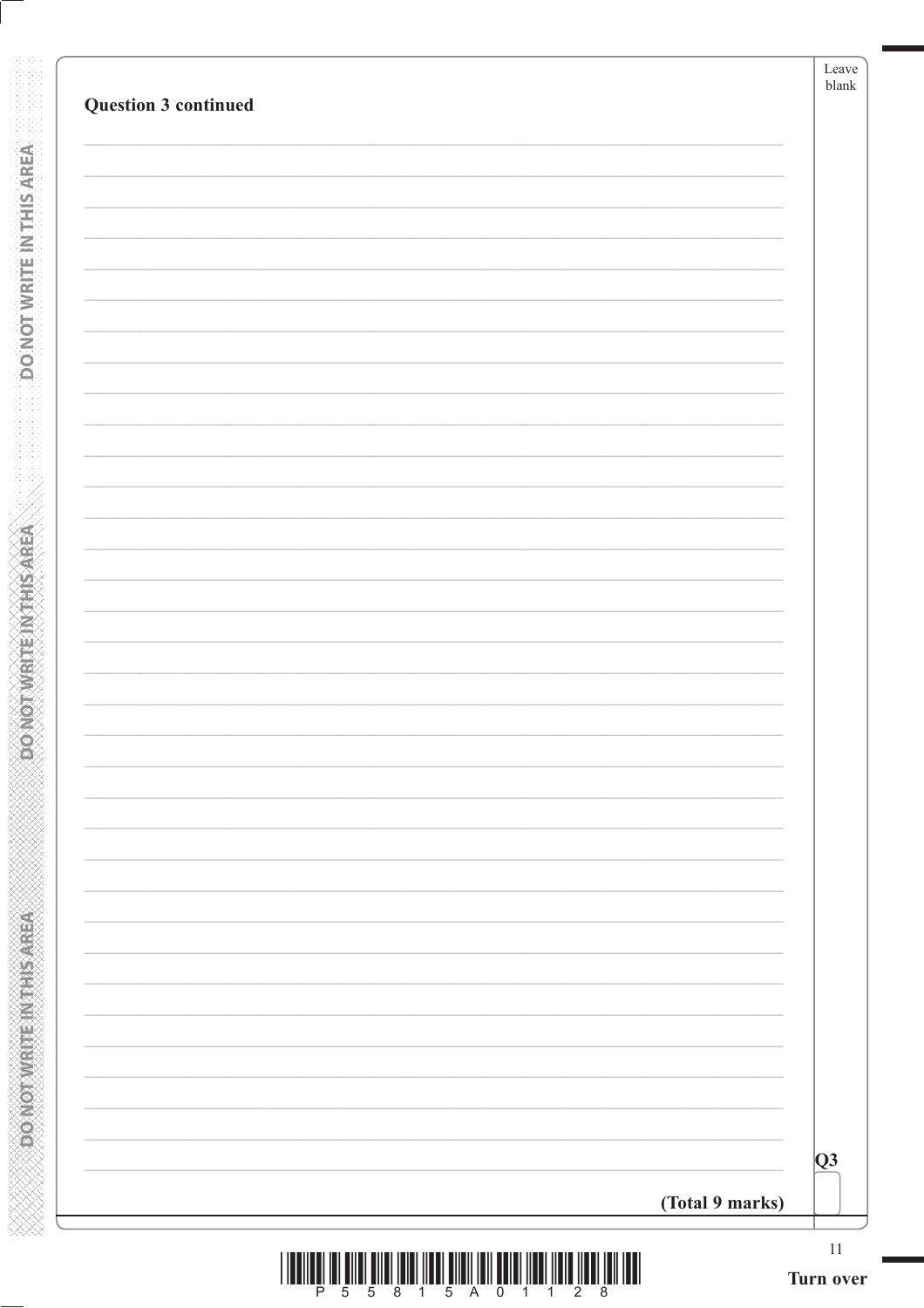Leave blank

DOMOTWRITE IN THIS AREA

**PONORA DE L'ANGELIA DE L'ANGELIA** 

ati na t<sub>ait</sub>a tao <sup>g</sup>an ina ina tao amin'ny faritr'i Anta<sup>r</sup>ia delivera.<br>La faratra della faratra della faratra della faratra della faratra della faratra della faratra della faratra del

## The curve  $C$  has equation  $\overline{4}$ .

 $y = \operatorname{arsinh} x + x\sqrt{x^2 + 1}$ ,  $0 \le x \le 1$ 

(a) Show that 
$$
\frac{dy}{dx} = 2\sqrt{x^2 + 1}
$$

(b) Hence show that the length of the curve  $C$  is given by

$$
\int_0^1 \sqrt{4x^2 + 5} \, \mathrm{d}x \tag{2}
$$

(c) Using the substitution  $x = \frac{\sqrt{5}}{2} \sinh u$ , find the exact length of the curve C, giving your answer in the form  $a + b \ln c$ , where a, b and c are constants to be found.

 $(6)$ 

 $(4)$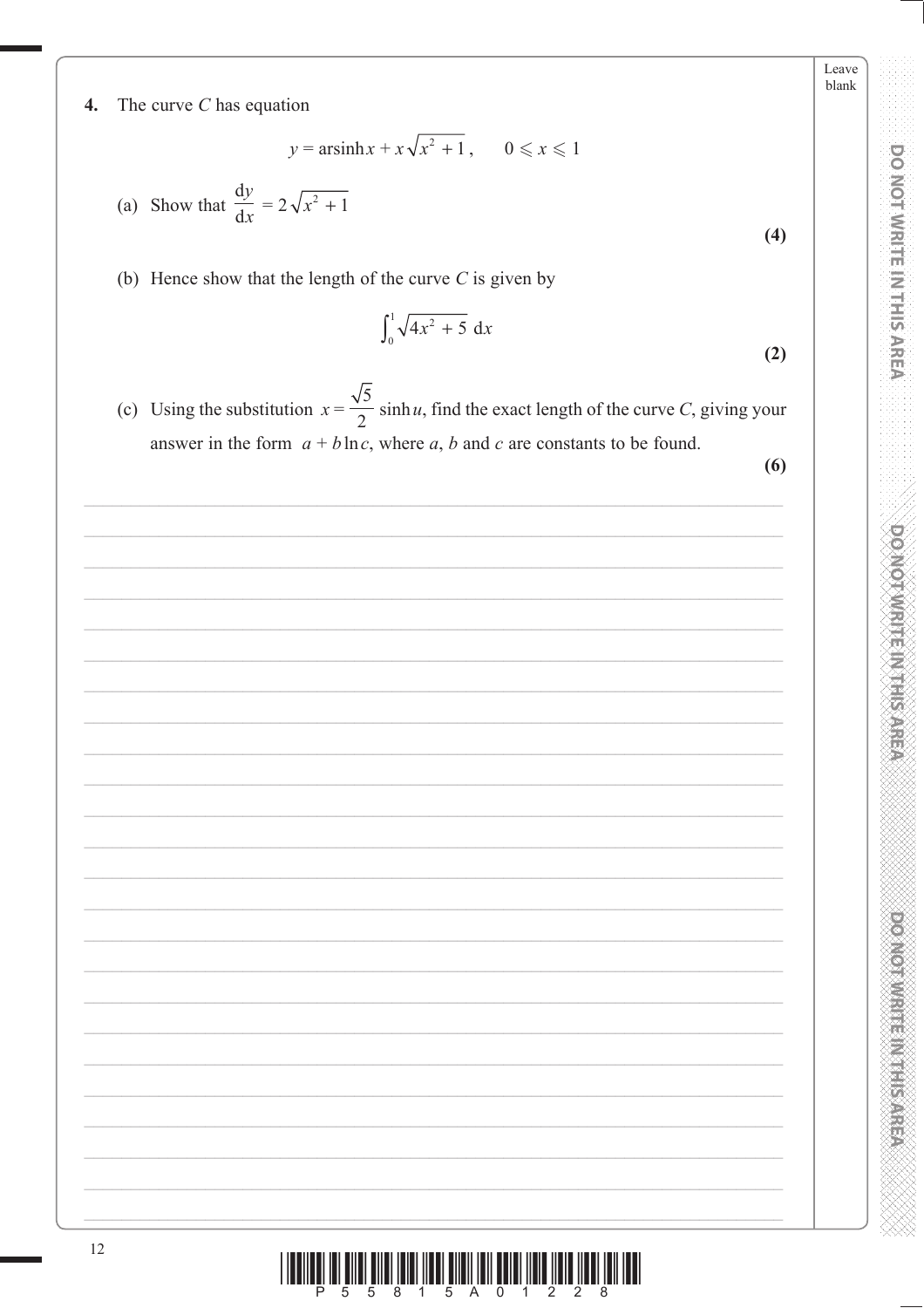|                             | Leave<br>${\tt blank}$ |
|-----------------------------|------------------------|
| <b>Question 4 continued</b> |                        |
|                             |                        |
|                             |                        |
|                             |                        |
|                             |                        |
|                             |                        |
|                             |                        |
|                             |                        |
|                             |                        |
|                             |                        |
|                             |                        |
|                             |                        |
|                             |                        |
|                             |                        |
|                             |                        |
|                             |                        |
|                             |                        |
|                             |                        |
|                             |                        |
|                             |                        |
|                             |                        |
|                             |                        |
|                             |                        |
|                             |                        |
|                             |                        |
|                             |                        |
|                             |                        |
|                             |                        |
|                             |                        |
|                             |                        |
|                             |                        |
|                             |                        |
|                             |                        |
|                             |                        |

**DONOTWRITEWOHIS AREA** 

**CONCRETE INTERNATION** 

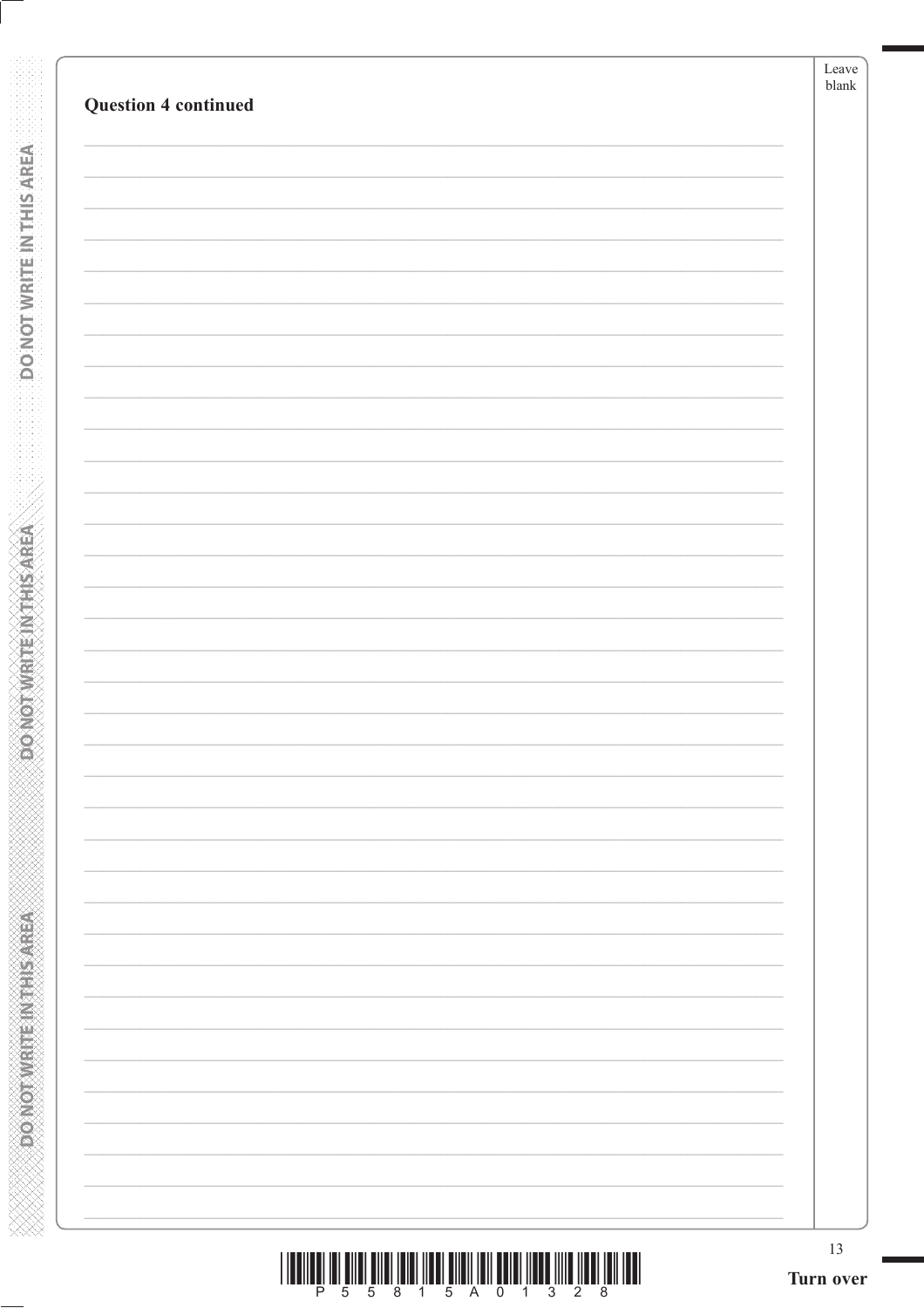| <b>Question 4 continued</b>                                                         | Leave<br>${\it blank}$             |
|-------------------------------------------------------------------------------------|------------------------------------|
|                                                                                     |                                    |
|                                                                                     |                                    |
|                                                                                     | <b>DO NOT WRITE IN THIS AREA</b>   |
|                                                                                     |                                    |
|                                                                                     |                                    |
|                                                                                     |                                    |
|                                                                                     |                                    |
|                                                                                     |                                    |
|                                                                                     |                                    |
|                                                                                     |                                    |
|                                                                                     |                                    |
|                                                                                     |                                    |
|                                                                                     |                                    |
|                                                                                     |                                    |
|                                                                                     |                                    |
|                                                                                     | <b>DOMOTAME MARKS</b>              |
|                                                                                     |                                    |
|                                                                                     |                                    |
|                                                                                     |                                    |
|                                                                                     | 高                                  |
|                                                                                     |                                    |
|                                                                                     |                                    |
|                                                                                     |                                    |
|                                                                                     |                                    |
|                                                                                     |                                    |
|                                                                                     |                                    |
|                                                                                     |                                    |
|                                                                                     |                                    |
|                                                                                     |                                    |
|                                                                                     |                                    |
|                                                                                     |                                    |
|                                                                                     |                                    |
|                                                                                     | <b>DOMOGRAPH AND REAL PROPERTY</b> |
|                                                                                     |                                    |
|                                                                                     |                                    |
|                                                                                     |                                    |
| 14<br>$\begin{smallmatrix} \end{smallmatrix} \begin{smallmatrix} \end{smallmatrix}$ |                                    |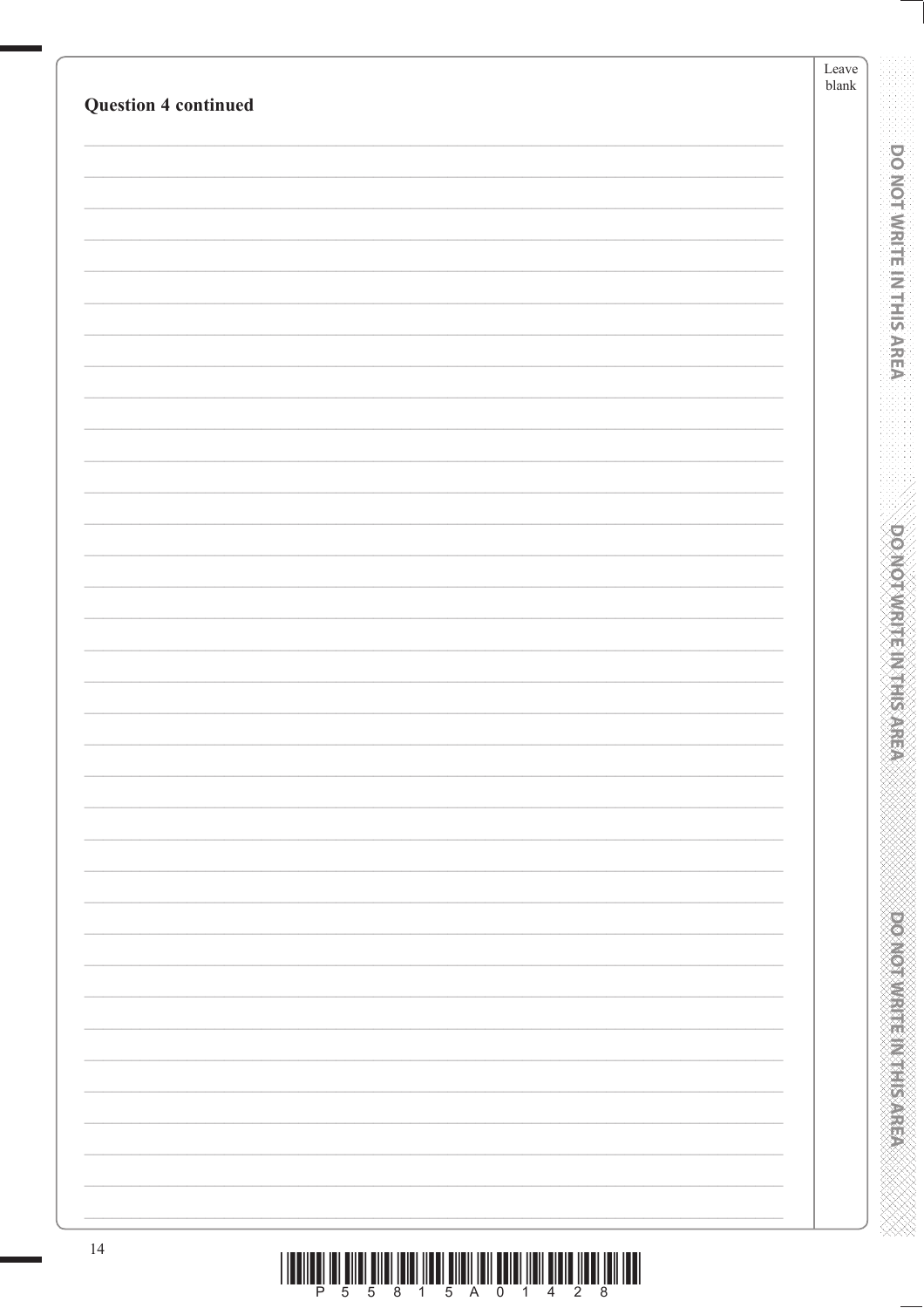| <b>Question 4 continued</b> | Leave<br>${\tt blank}$ |
|-----------------------------|------------------------|
|                             |                        |
|                             |                        |
|                             |                        |
|                             |                        |
|                             |                        |
|                             |                        |
|                             |                        |
|                             |                        |
|                             |                        |
|                             |                        |
|                             |                        |
|                             |                        |
|                             |                        |
|                             |                        |
|                             |                        |
|                             |                        |
|                             |                        |
|                             |                        |
|                             |                        |
|                             |                        |
|                             |                        |
|                             |                        |
|                             |                        |
|                             |                        |
|                             |                        |
|                             |                        |
|                             |                        |
|                             |                        |
|                             |                        |
|                             | Q <sub>4</sub>         |
|                             |                        |

**DONOTWEITEINTHISAREA**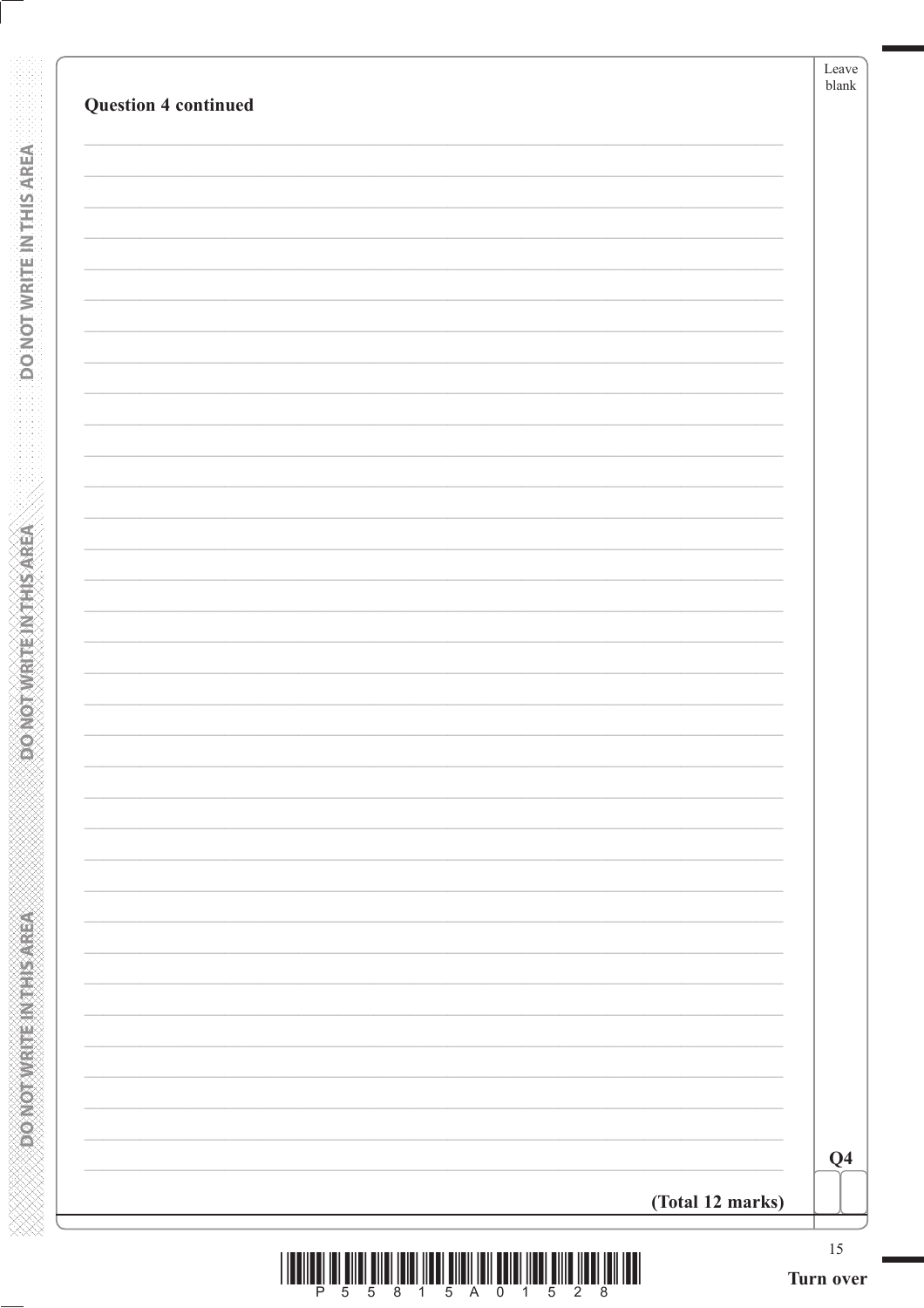Leave blank

 $(6)$ 

**DO NOT WRITE IN THIS AREA** 

**DOMOTAMENT RESERVE** 

**DOMOTIVES HER WEEKS** 

Given that 5.

$$
I_n = \int x^n \sqrt{(x+8)} \, dx, \qquad n \geqslant 0, x \geqslant 0
$$

(a) show that, for  $n \geq 1$ 

$$
I_n = \frac{px^n(x+8)^{\frac{3}{2}}}{2n+3} - \frac{qn}{2n+3} I_{n-1}
$$

where  $p$  and  $q$  are constants to be found.

(b) Use part (a) to find the exact value of

$$
\int_0^{10} x^2 \sqrt{(x+8)} \, \mathrm{d}x
$$

giving your answer in the form  $k\sqrt{2}$ , where k is rational.

| (5) |
|-----|
|     |
|     |
|     |
|     |
|     |
|     |
|     |
|     |
|     |
|     |
|     |
|     |
|     |
|     |
|     |
|     |
|     |
|     |
|     |
|     |

16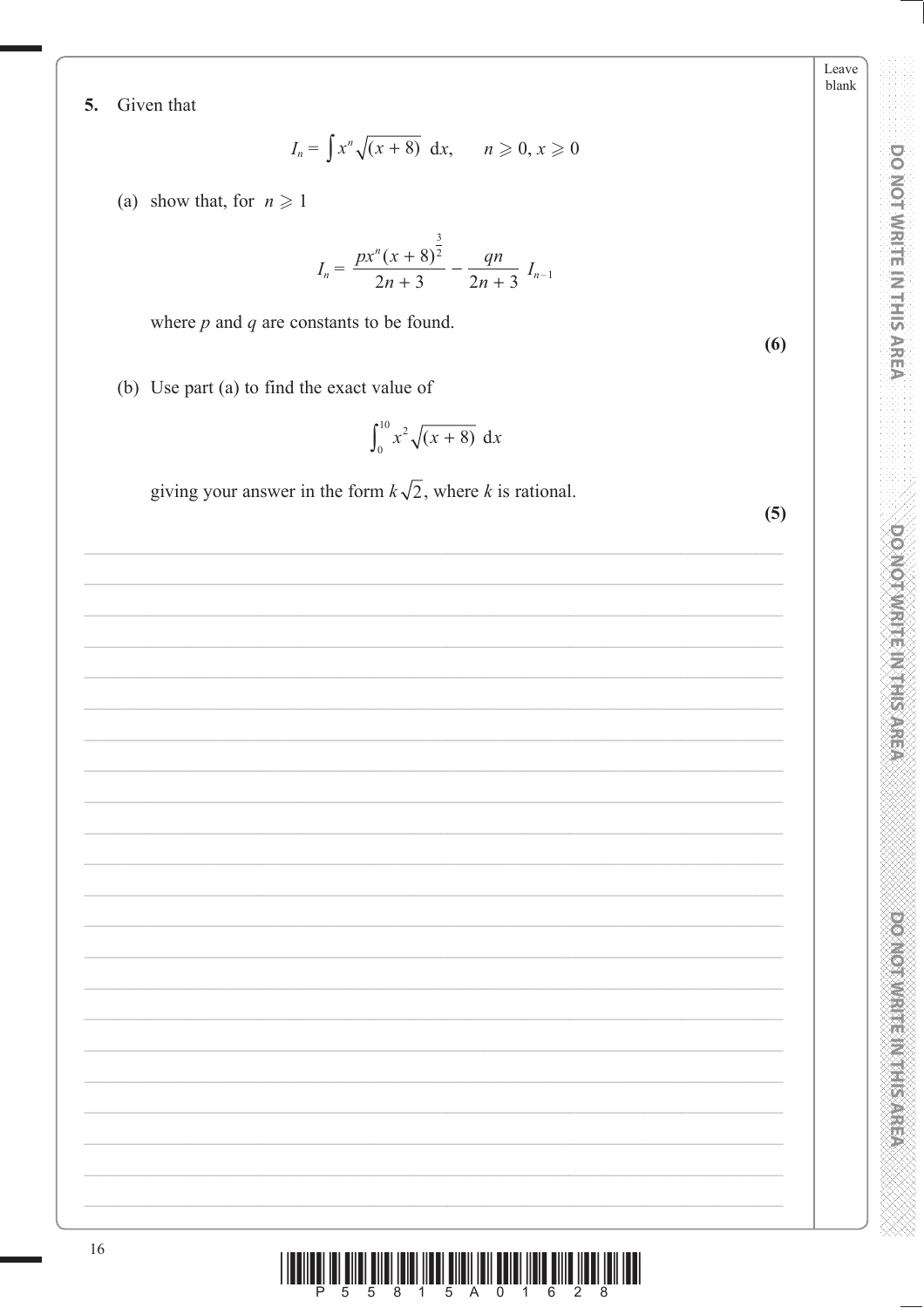**DONOTWRITEWOHIS AREA** 

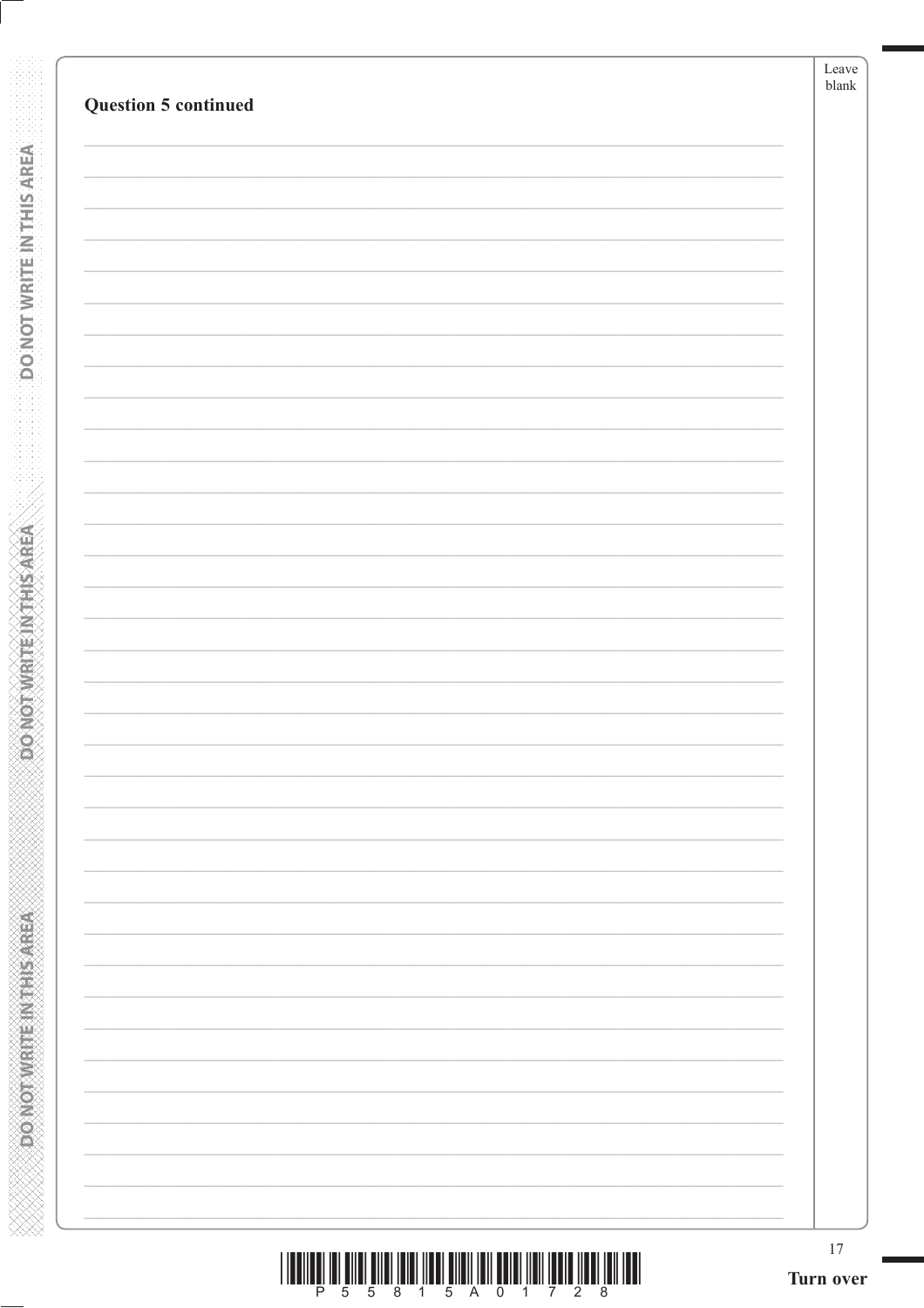|                                                                                                                 | Leave<br>${\tt blank}$ |                                         |
|-----------------------------------------------------------------------------------------------------------------|------------------------|-----------------------------------------|
| Question 5 continued                                                                                            |                        |                                         |
|                                                                                                                 |                        |                                         |
|                                                                                                                 |                        | <b>DO NOT WRITE IN THIS AREA</b>        |
|                                                                                                                 |                        |                                         |
|                                                                                                                 |                        |                                         |
|                                                                                                                 |                        |                                         |
|                                                                                                                 |                        |                                         |
|                                                                                                                 |                        |                                         |
|                                                                                                                 |                        |                                         |
|                                                                                                                 |                        |                                         |
|                                                                                                                 |                        |                                         |
|                                                                                                                 |                        |                                         |
|                                                                                                                 |                        |                                         |
|                                                                                                                 |                        | <b>DOMOTAME MARKS</b>                   |
|                                                                                                                 |                        |                                         |
|                                                                                                                 |                        |                                         |
|                                                                                                                 |                        |                                         |
|                                                                                                                 |                        |                                         |
|                                                                                                                 |                        |                                         |
|                                                                                                                 |                        |                                         |
|                                                                                                                 |                        |                                         |
|                                                                                                                 |                        |                                         |
|                                                                                                                 |                        |                                         |
|                                                                                                                 |                        |                                         |
|                                                                                                                 |                        |                                         |
|                                                                                                                 |                        |                                         |
|                                                                                                                 |                        |                                         |
|                                                                                                                 |                        |                                         |
|                                                                                                                 |                        | <b>PERSONAL PROPERTY AND INCOMESTED</b> |
|                                                                                                                 |                        |                                         |
|                                                                                                                 |                        |                                         |
|                                                                                                                 |                        |                                         |
| $18\,$<br><u>ו השורה השורה המוסדה המשורה המוסדה והמוסדה השורה השורה השורה השורה המוסדה השורה השורה המוסדה ו</u> |                        |                                         |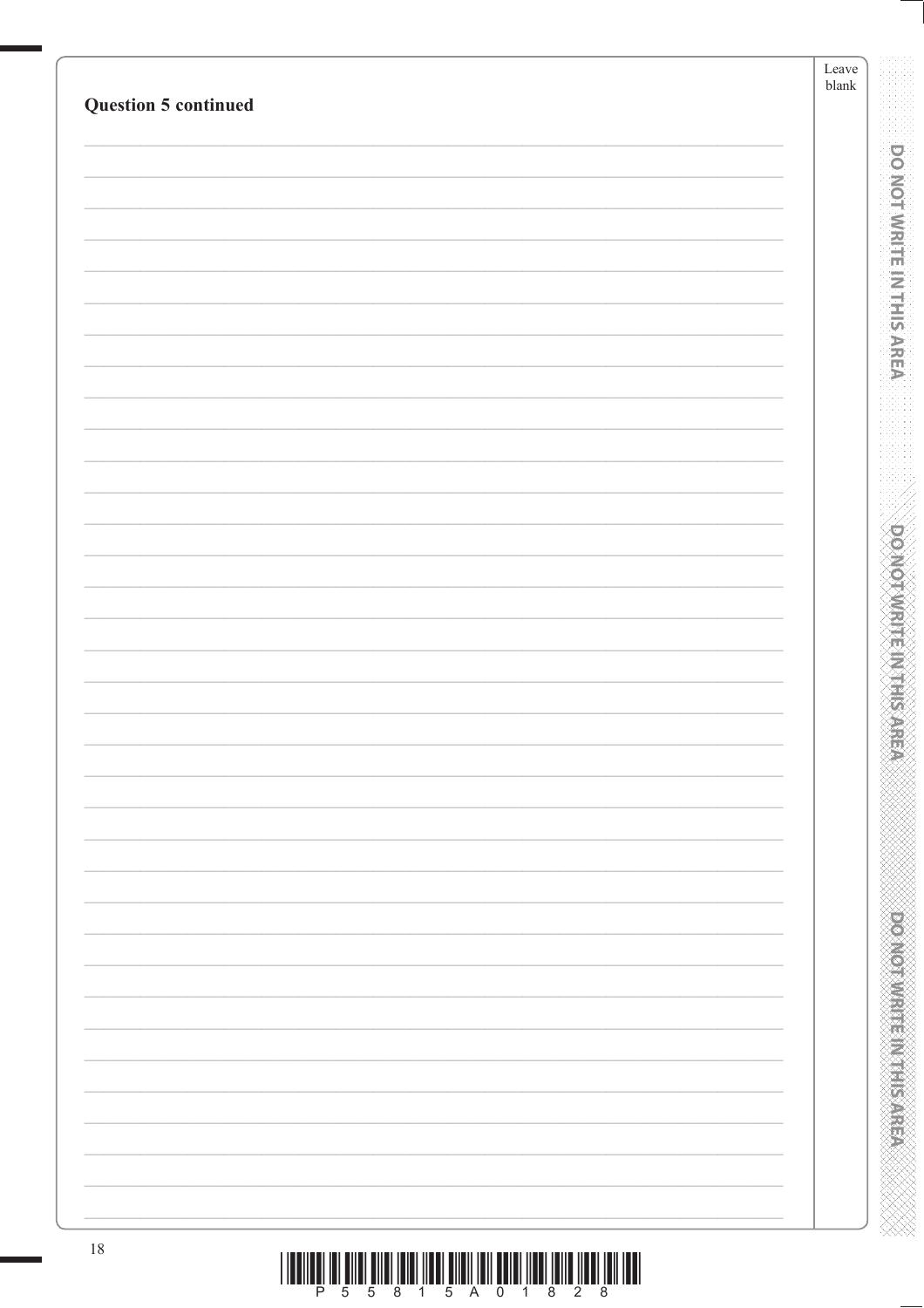| <b>Question 5 continued</b> | Leave<br>blank |
|-----------------------------|----------------|
|                             |                |
|                             |                |
|                             |                |
|                             |                |
|                             |                |
|                             |                |
|                             |                |
|                             |                |
|                             |                |
|                             |                |
|                             |                |
|                             |                |
|                             |                |
|                             |                |
|                             |                |
|                             |                |
|                             |                |
|                             |                |
|                             |                |
|                             |                |
|                             |                |
|                             |                |
|                             |                |
|                             |                |
|                             |                |
|                             |                |
|                             |                |
|                             |                |
|                             | Q <sub>5</sub> |
|                             |                |

**DONOTWEITEINTHISAREA**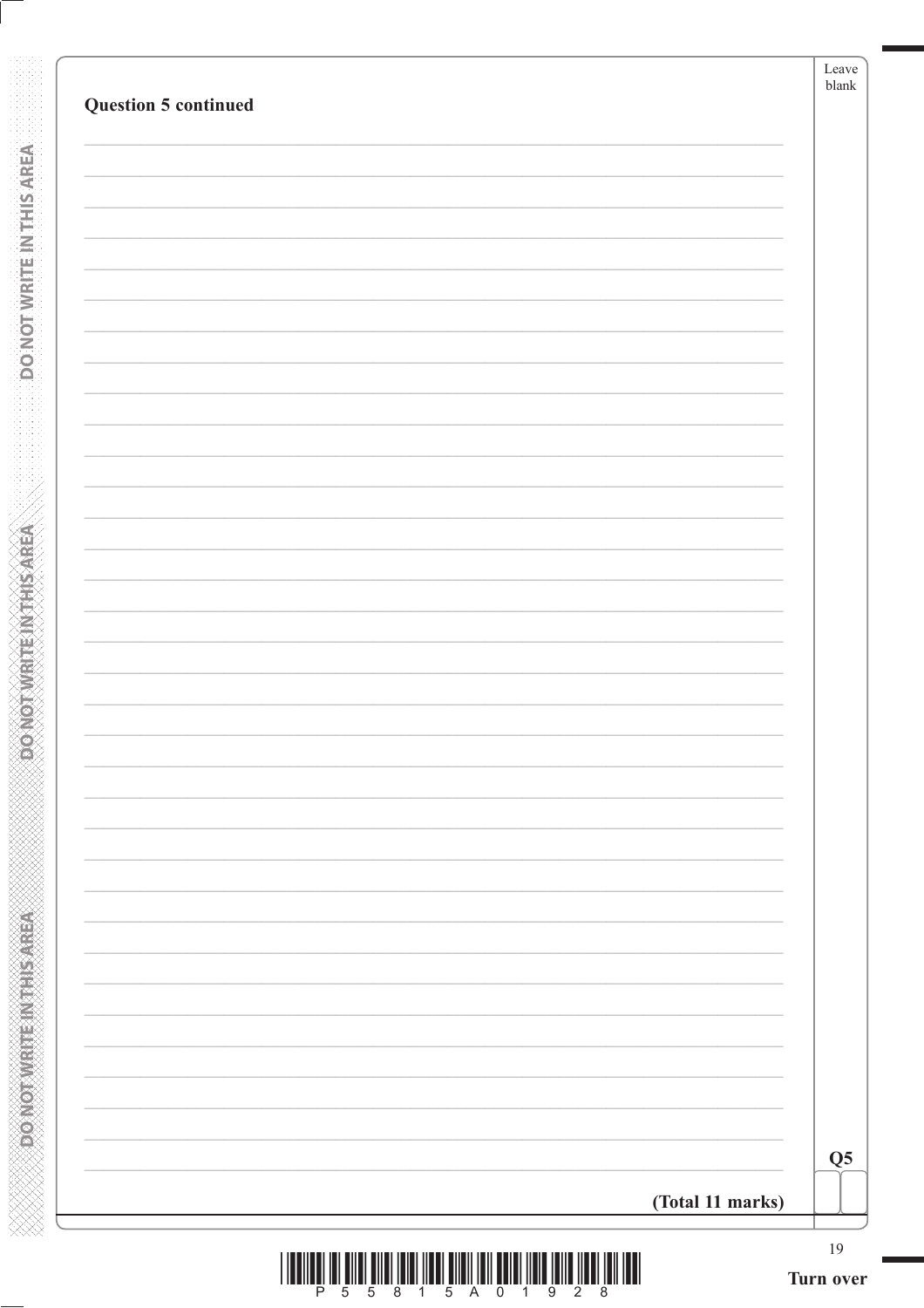Leave blank

 $(4)$ 

 $(5)$ 

 $(4)$ 

- **PONORA DE L'ANGELIA DE L'ANGELIA**
- i ur<sup>ë</sup>nur<sup>ë</sup>nur <sup>g</sup>erri trerënurik e për gjenë tre qër s Ш

The line  $l_1$  has equation 6.

 $\mathbf{r} = \mathbf{i} + 2\mathbf{k} + \lambda(2\mathbf{i} + 3\mathbf{j} - \mathbf{k})$ 

where  $\lambda$  is a scalar parameter.

The line  $l_2$  has equation

 $\frac{x+1}{1} = \frac{y-4}{1} = \frac{z-1}{3}$ 

(a) Prove that the lines  $l_1$  and  $l_2$  are skew.

(b) Find the shortest distance between the lines  $l_1$  and  $l_2$ 

The plane  $\Pi$  contains  $l_1$  and intersects  $l_2$  at the point (3, 8, 13).

(c) Find a cartesian equation for the plane  $\Pi$ .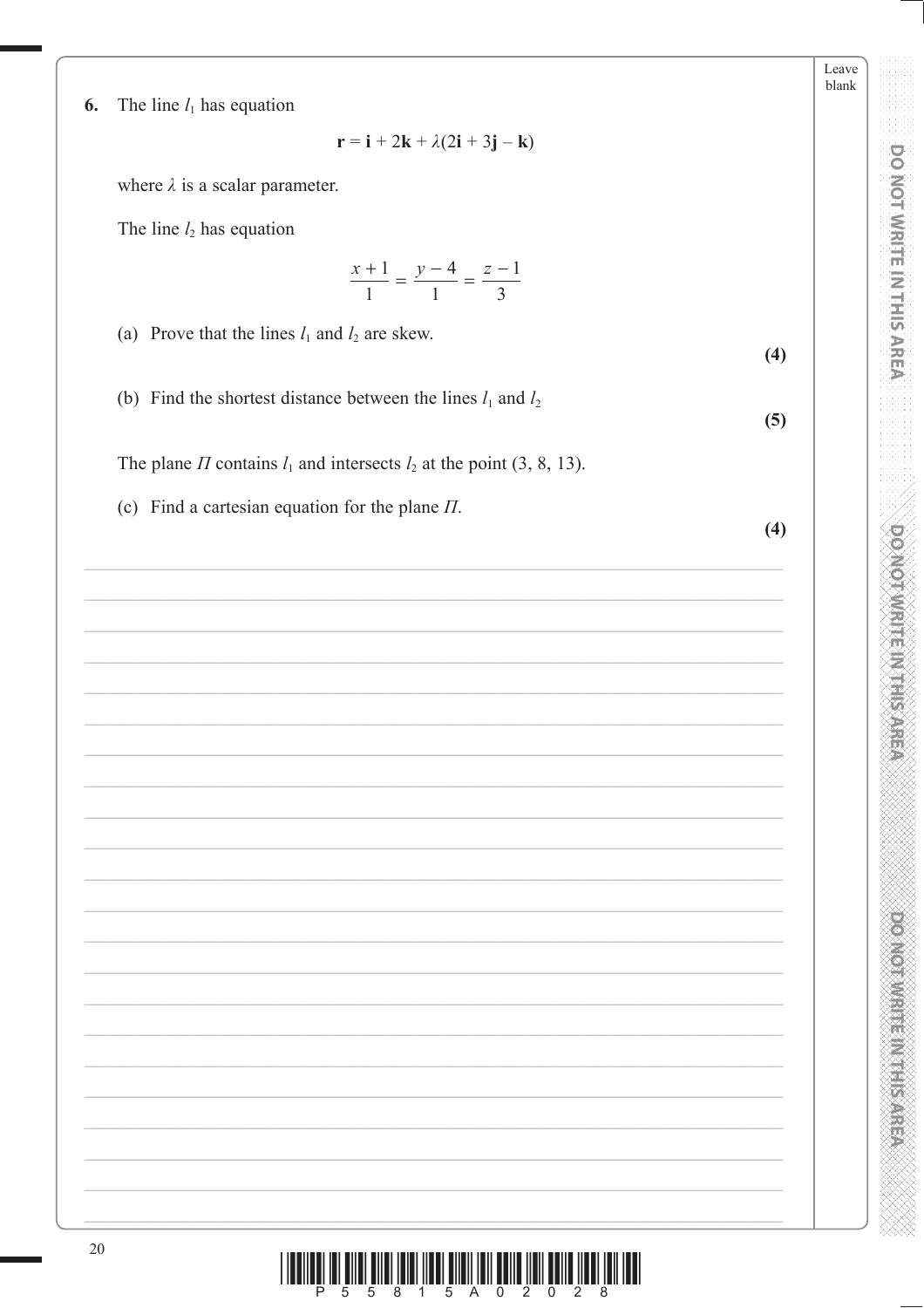|                          | Leave<br>$\ensuremath{\textrm{blank}}$ |
|--------------------------|----------------------------------------|
| Question 6 continued     |                                        |
|                          |                                        |
|                          |                                        |
|                          |                                        |
|                          |                                        |
|                          |                                        |
|                          |                                        |
|                          |                                        |
|                          |                                        |
|                          |                                        |
|                          |                                        |
|                          |                                        |
|                          |                                        |
|                          |                                        |
|                          |                                        |
|                          |                                        |
|                          |                                        |
|                          |                                        |
|                          |                                        |
|                          |                                        |
|                          |                                        |
|                          |                                        |
| $\overline{\phantom{0}}$ |                                        |
|                          |                                        |
|                          |                                        |
|                          |                                        |
|                          |                                        |
|                          |                                        |
|                          |                                        |
|                          |                                        |

**DONOTWEITEINTHISAREA** 

**SOONOT WRITEIN THIS AREA** 

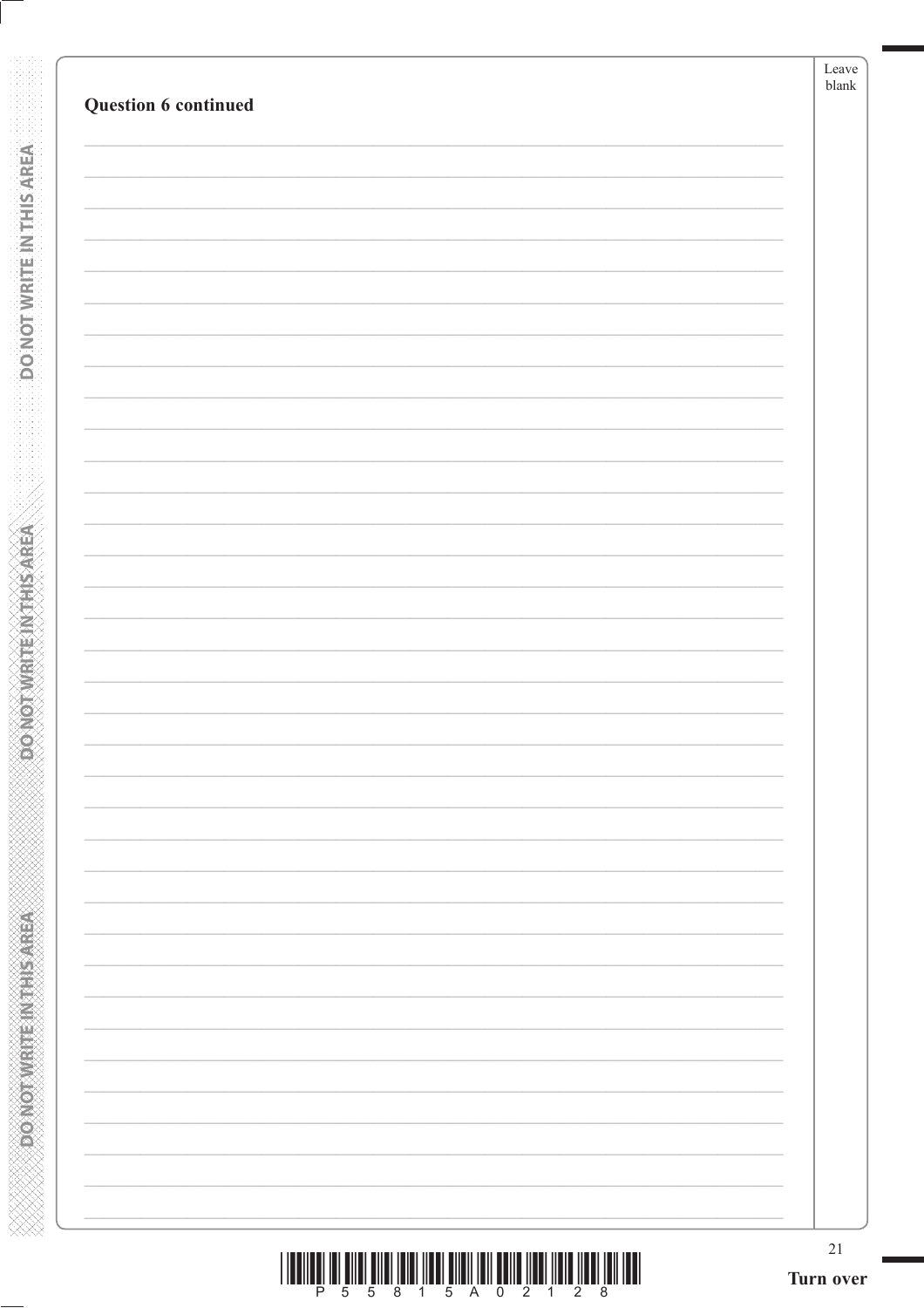| <b>Question 6 continued</b> | Leave<br>${\tt blank}$ |
|-----------------------------|------------------------|
|                             |                        |
|                             |                        |
|                             |                        |
|                             |                        |
|                             |                        |
|                             |                        |
|                             |                        |
|                             |                        |
|                             |                        |
|                             |                        |
|                             |                        |
|                             |                        |
|                             |                        |
|                             |                        |
|                             |                        |
|                             |                        |
|                             |                        |
|                             |                        |
|                             |                        |
|                             |                        |
|                             |                        |
|                             |                        |
|                             |                        |
|                             |                        |
|                             |                        |
|                             |                        |
|                             |                        |
|                             |                        |
|                             |                        |
|                             |                        |
|                             |                        |
|                             |                        |
|                             |                        |
|                             |                        |
|                             |                        |
|                             |                        |
|                             |                        |
|                             |                        |
|                             |                        |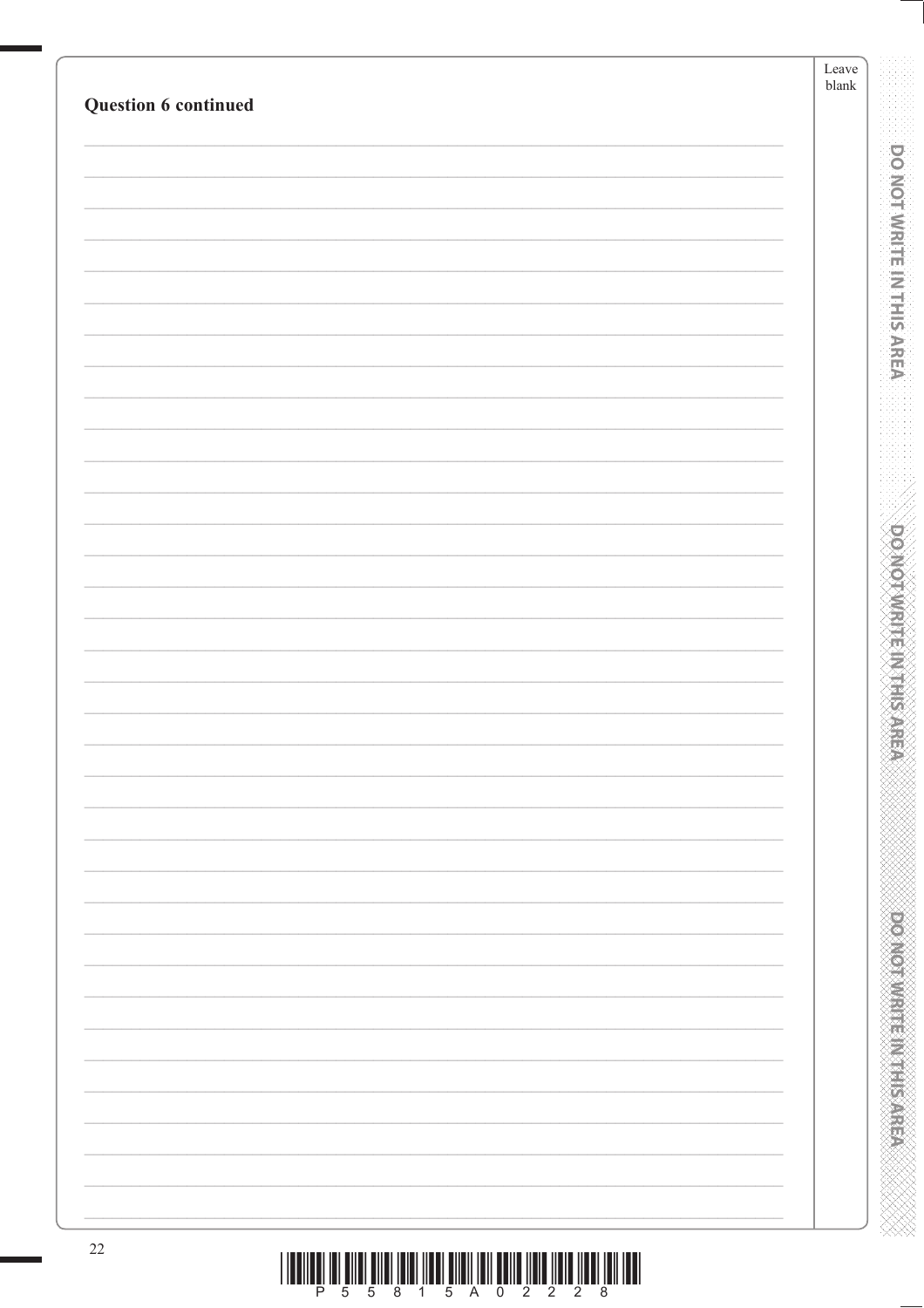| Question 6 continued |                  | blank          |
|----------------------|------------------|----------------|
|                      |                  |                |
|                      |                  |                |
|                      |                  |                |
|                      |                  |                |
|                      |                  |                |
|                      |                  |                |
|                      |                  |                |
|                      |                  |                |
|                      |                  |                |
|                      |                  |                |
|                      |                  |                |
|                      |                  |                |
|                      |                  |                |
|                      |                  |                |
|                      |                  |                |
|                      |                  |                |
|                      |                  | Q <sub>6</sub> |
|                      | (Total 13 marks) |                |

**DONOTWRITEINTHISMEA** 

**PONOTWEITEINTHISAREA**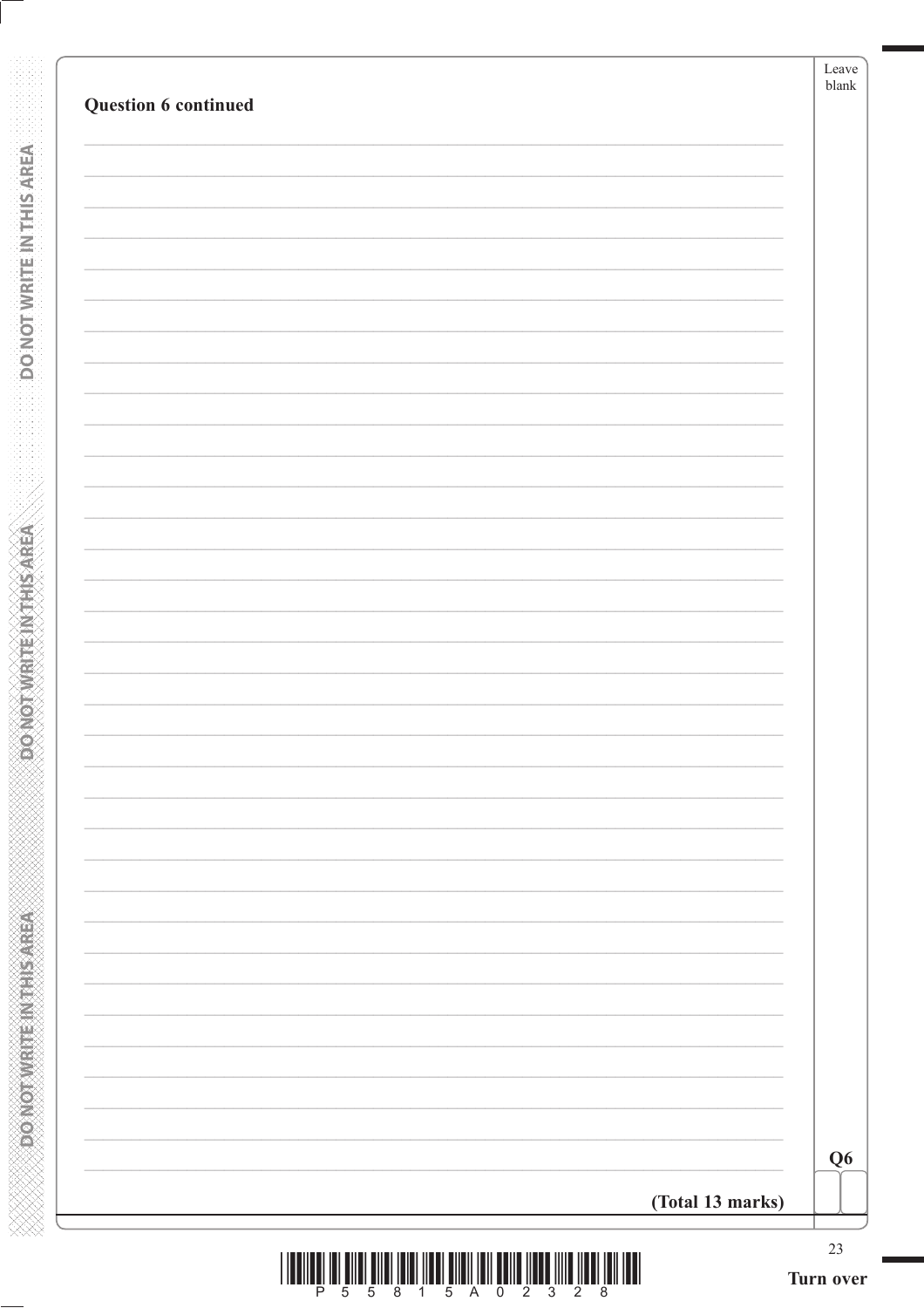**PONOT WRITE IN THIS AREA DO NOT WRITE IN THIS AREA DO NOT WRITE IN THIS AREA DO NOT WRITE IN THIS AREA DO NOT W DOMOTWRITEM THIS AREA** 

**PONONNIA E NEEDS EXPERI** 

blank 25

Leave

**7.** The ellipse *E* has foci at the points ( $\pm 3$ , 0) and has directrices with equations  $x = \pm 3$ 3 (a) Find a cartesian equation for the ellipse *E*.

**(5)**

The straight line *l* has equation  $y = mx + c$ , where *m* and *c* are **positive** constants.

(b) Show that the *x* coordinates of any points of intersection of *l* and *E* satisfy the equation

$$
(16 + 25m2)x2 + 50mcx + 25(c2 - 16) = 0
$$
\n(2)

Given that the line *l* is a tangent to *E*,

(c) show that  $c^2 = pm^2 + q$ , where *p* and *q* are constants to be found.

The line *l* intersects the *x*-axis at the point *A* and intersects the *y*-axis at the point *B*.

(d) Show that the area of triangle *OAB*, where *O* is the origin, is

$$
\frac{25m^2 + 16}{2m}
$$
 (3)

(e) Find the minimum area of triangle *OAB*.

**(3)**

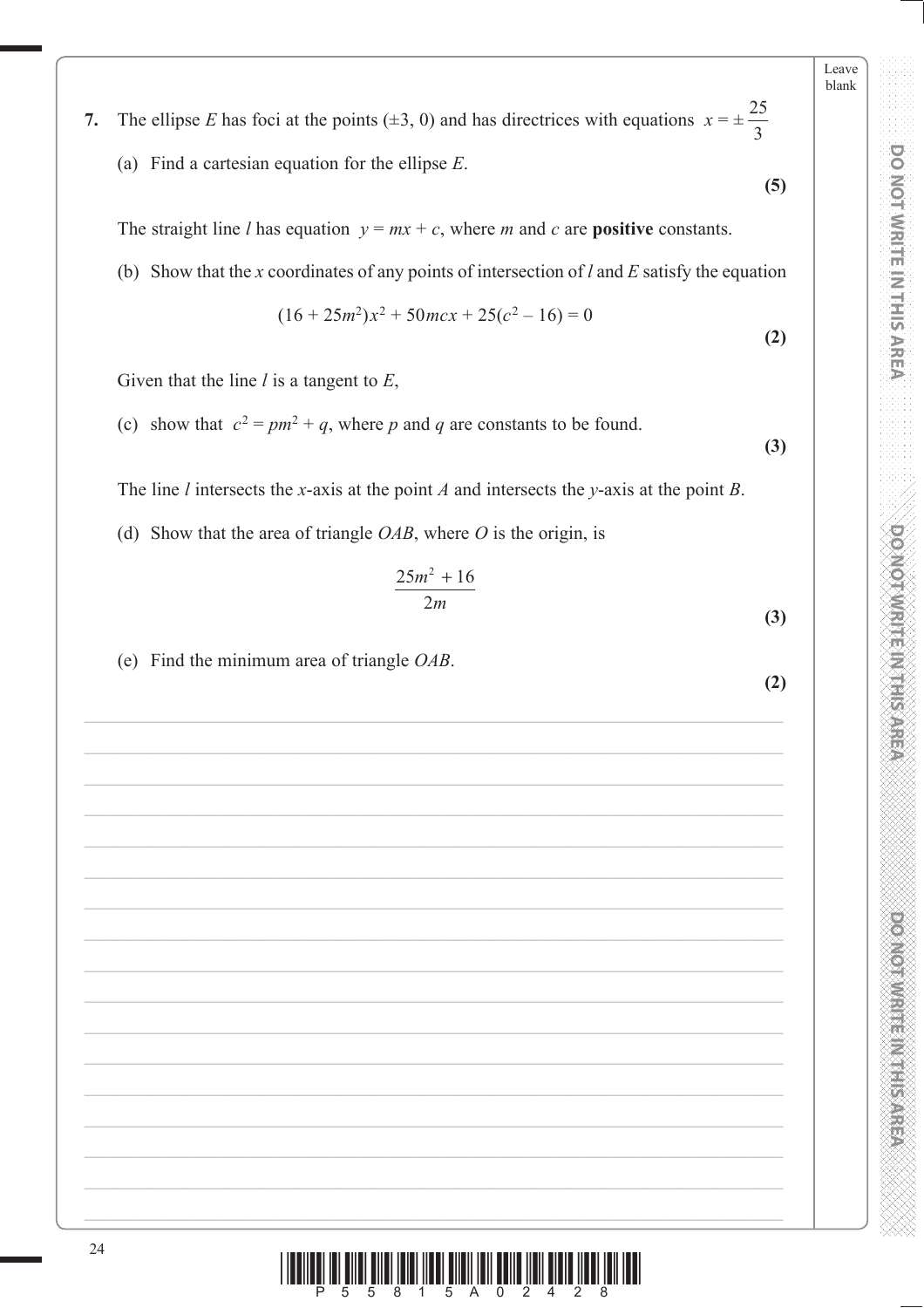|                             | Leave<br>$\ensuremath{\mathit{blank}}$ |
|-----------------------------|----------------------------------------|
| <b>Question 7 continued</b> |                                        |
|                             |                                        |
|                             |                                        |
|                             |                                        |
|                             |                                        |
|                             |                                        |
|                             |                                        |
|                             |                                        |
|                             |                                        |
|                             |                                        |
|                             |                                        |
|                             |                                        |
|                             |                                        |
|                             |                                        |
|                             |                                        |
|                             |                                        |
|                             |                                        |
|                             |                                        |
|                             |                                        |
|                             |                                        |
|                             |                                        |
|                             |                                        |
|                             |                                        |
|                             |                                        |
|                             |                                        |
|                             |                                        |
|                             |                                        |
|                             |                                        |
|                             |                                        |
|                             |                                        |
|                             |                                        |
|                             |                                        |
|                             |                                        |
|                             |                                        |

**DONOTWRITEWOHIS AREA** 

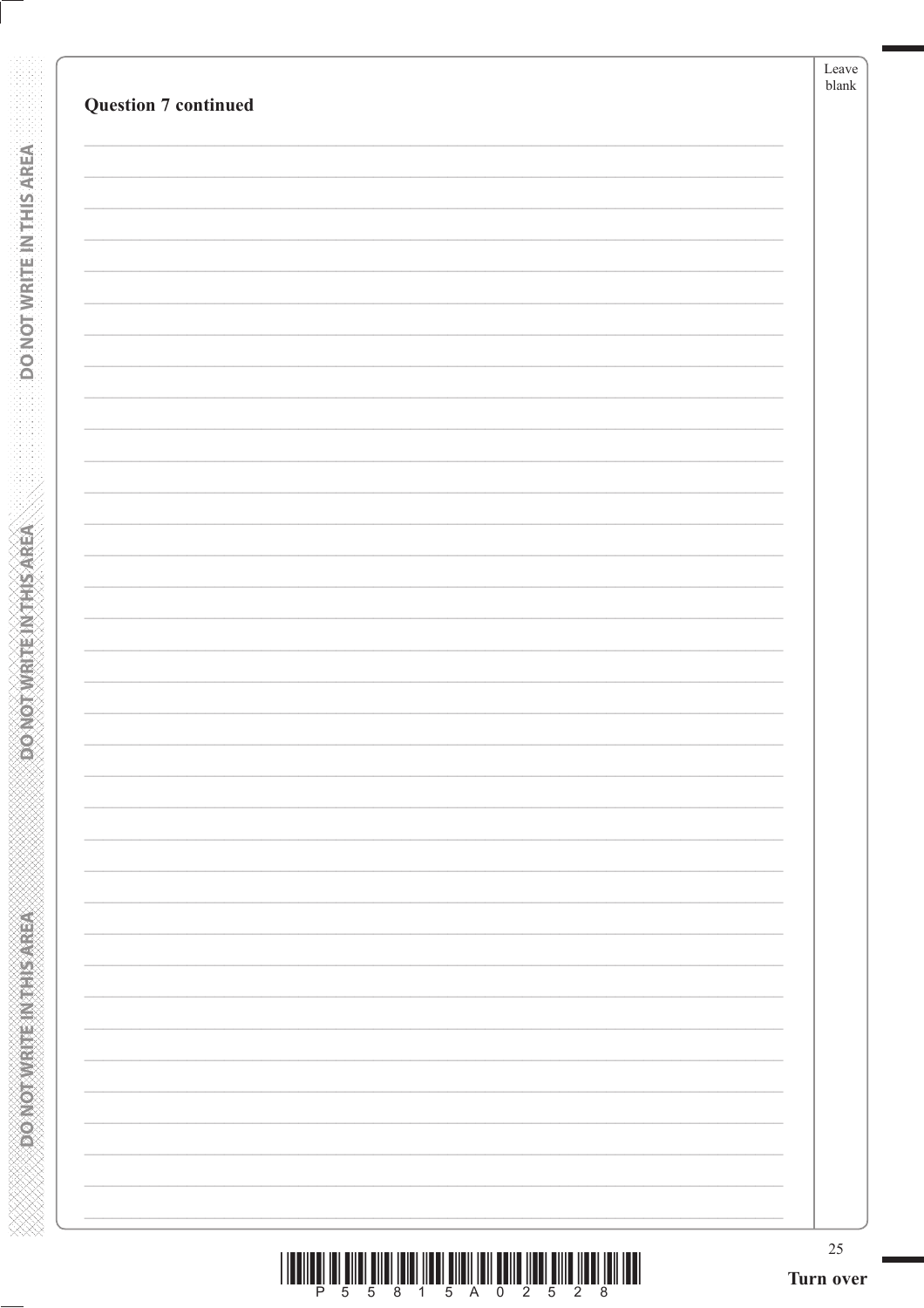| <b>Question 7 continued</b> | Leave<br>${\tt blank}$ |  |
|-----------------------------|------------------------|--|
|                             |                        |  |
|                             |                        |  |
|                             |                        |  |
|                             |                        |  |
|                             |                        |  |
|                             |                        |  |
|                             |                        |  |
|                             |                        |  |
|                             |                        |  |
|                             |                        |  |
|                             |                        |  |
|                             |                        |  |
|                             |                        |  |
|                             |                        |  |
|                             |                        |  |
|                             |                        |  |
|                             |                        |  |
|                             |                        |  |
|                             |                        |  |
|                             |                        |  |
|                             |                        |  |
|                             |                        |  |
|                             |                        |  |
|                             |                        |  |
|                             |                        |  |
|                             |                        |  |
|                             |                        |  |
|                             |                        |  |
|                             |                        |  |
|                             |                        |  |
|                             |                        |  |
|                             |                        |  |
|                             |                        |  |
|                             |                        |  |
|                             |                        |  |
|                             |                        |  |
|                             |                        |  |
|                             |                        |  |
|                             |                        |  |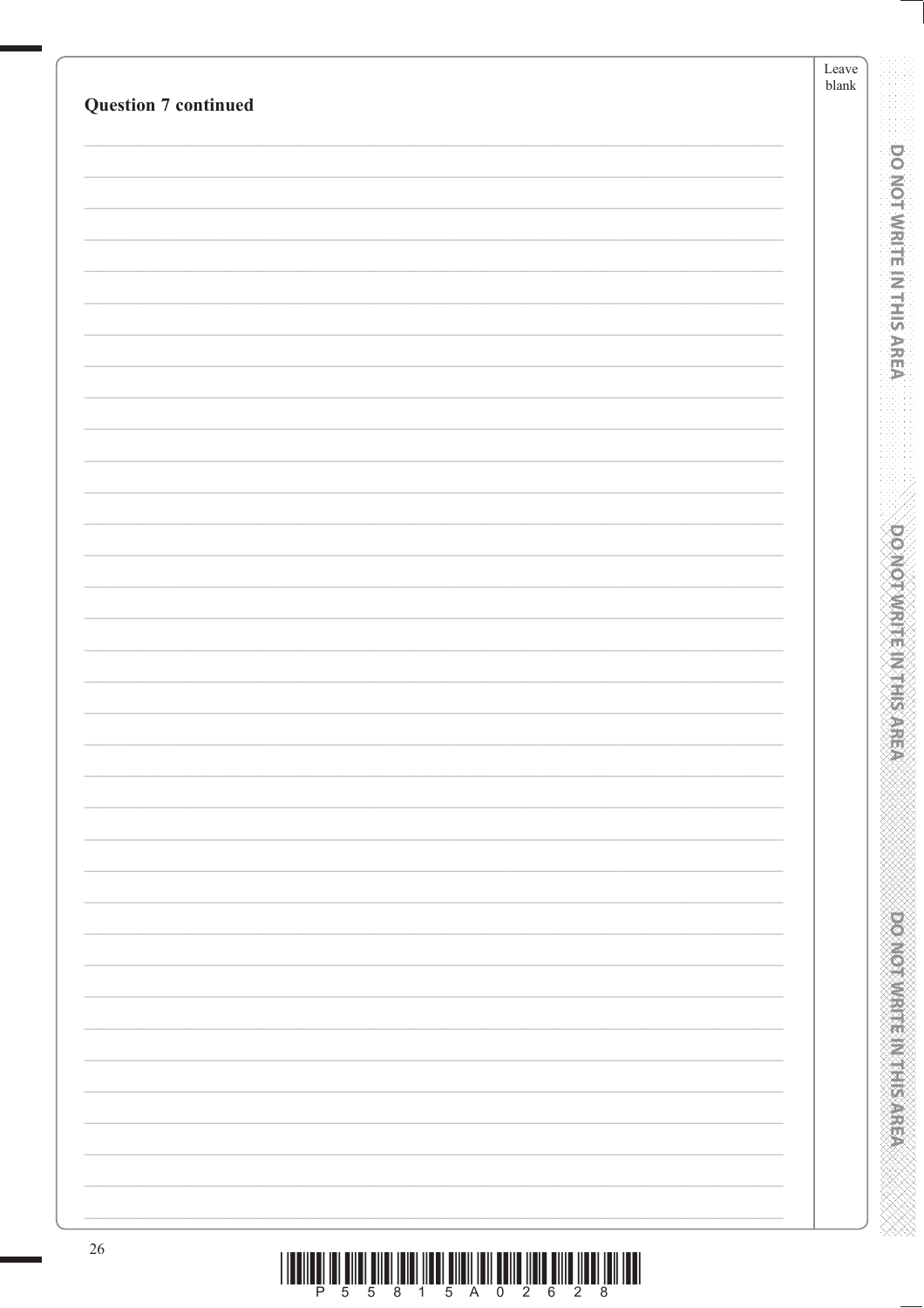| <b>Question 7 continued</b> |  |
|-----------------------------|--|
|                             |  |
|                             |  |
|                             |  |
|                             |  |
|                             |  |
|                             |  |
|                             |  |
|                             |  |
|                             |  |
|                             |  |
|                             |  |
|                             |  |
|                             |  |
|                             |  |
|                             |  |
|                             |  |
|                             |  |
|                             |  |
|                             |  |
|                             |  |
|                             |  |
|                             |  |
|                             |  |
|                             |  |
|                             |  |
|                             |  |
|                             |  |
|                             |  |
|                             |  |
|                             |  |
|                             |  |
|                             |  |
|                             |  |
|                             |  |

**DONOTWRITEWOHIS AREA** 

**Example 2012 The Model of Action**